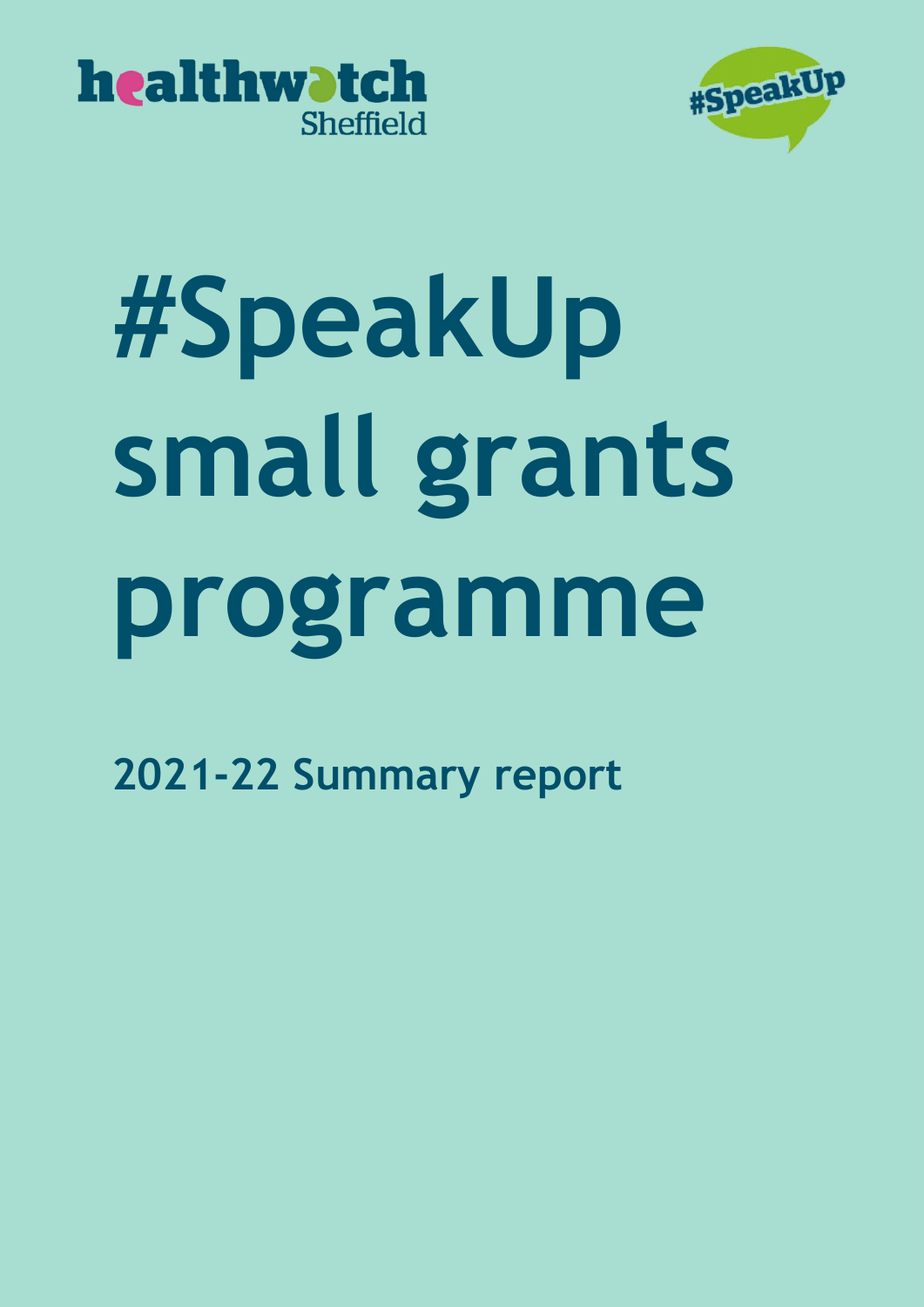# **Background**

### **What is #SpeakUp?**

#SpeakUp is our small grants scheme, aimed at local not-for-profit, community and voluntary sector groups. The grants (typically from £500-£1000) help to fund projects which gather the views and experiences of local people in relation to health and social care services. We've funded 35 projects since launching the grants scheme in 2018, ranging from focus groups, community fun days, shared meals and more.

Once organisations have carried out their activities to help them hear from local people, we help to write up their findings. We work with them to make recommendations to improve local health and social care services, and make sure these reports are seen by those who can make change happen.

By working with groups who are already trusted partners in their communities, we can make sure we're hearing from even more people, including those whose voices aren't often heard by services.

### **#SpeakUp 2021-22**

This year, **12 groups carried out #SpeakUp projects**. Altogether, **they heard from around 790 people**.

The groups who carried out projects were: SACMHA Health & Social Care; Asperger's Children and Carers Together; Autism Hope; Luv2MeetU; Burton Street Foundation; Sheffield Voices; Saalik Youth Project; Pitsmoor Adventure Playground; Burngreave Messenger; South East Sheffield Community Dementia Advice Service; JCI Sheffield; Sheffield Maternity Co-operative.

### **Understanding the summary report**

This year we heard about a wide variety of topics, from many communities in Sheffield. This report provides a snapshot of what each grant recipient organisation did and their key findings, as well as exploring cross-cutting themes that emerged from the projects. Each project did result in its own individual briefing, which you can find links to in the appendix. We would encourage those working with specific communities to read relevant reports in full.

> 2 year's #SpeakUp projects790 people shared their experiences through this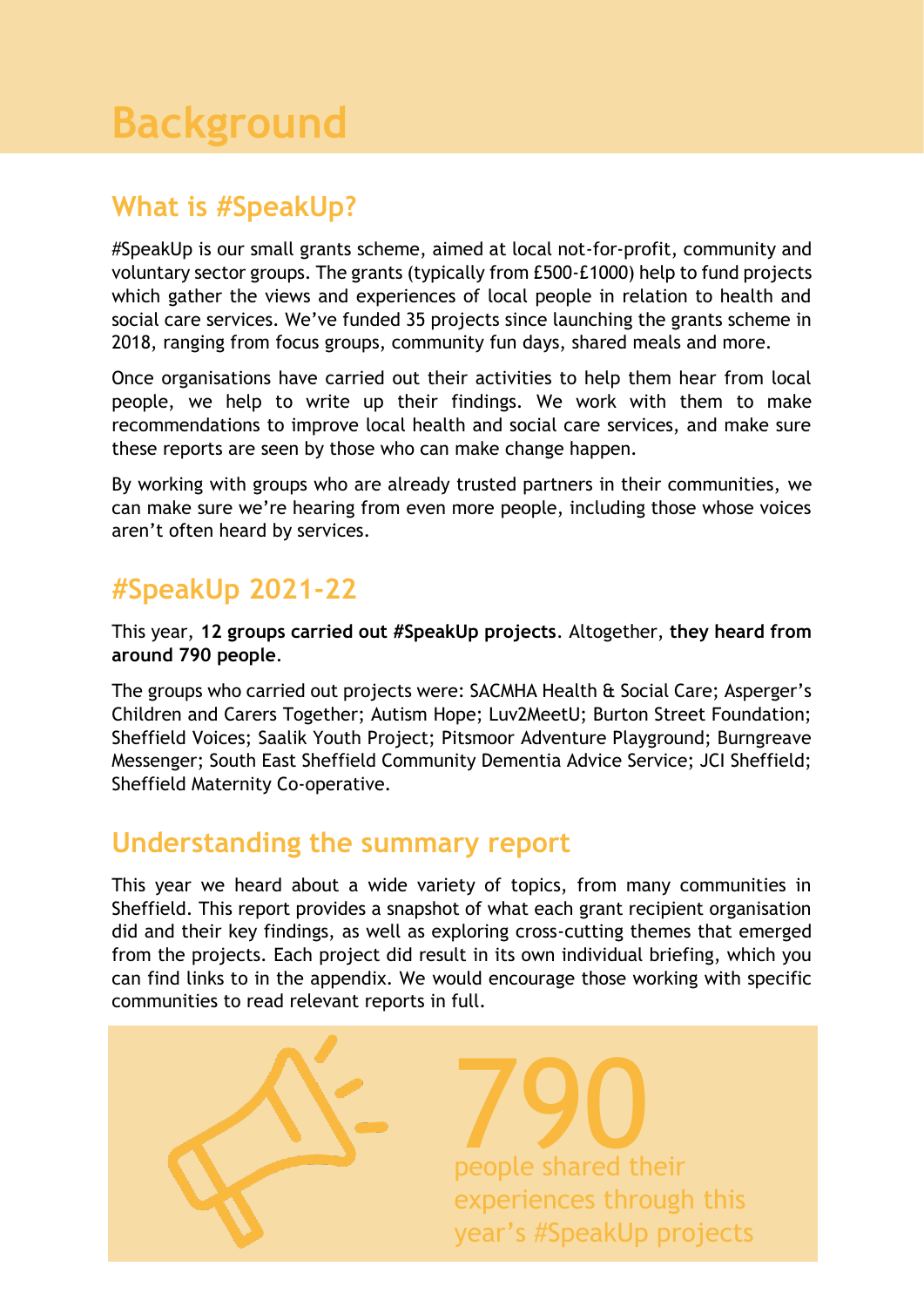# **Contents**

# **What did people tell us about?**

| African Caribbean perspectives on home care<br>SACMHA Health & Social Care                                                                                                             | page 4 |
|----------------------------------------------------------------------------------------------------------------------------------------------------------------------------------------|--------|
| Experiences of diagnosis $\hat{a}$ support for children with Autism page 5<br>ACCT (Asperger's Children & Carers Together)<br><b>Autism Hope</b><br>$\bullet$                          |        |
| Experiences of adults with a learning disability<br>• Luv2MeetU<br>• Burton Street Foundation<br>• Sheffield Voices                                                                    | page 6 |
| Children, young people and families in Pitsmoor, Burngreave<br>& Fir Vale<br>• Saalik Youth Project<br>Pitsmoor Adventure Playground<br>$\bullet$<br>Burngreave Messenger<br>$\bullet$ | page 7 |
| People living with Dementia and their families/carers<br>• South East Sheffield Community Dementia Advice<br>Service                                                                   | page 8 |
| Young professionals managing their mental health<br>• JCI Sheffield                                                                                                                    | page 8 |
| People accessing maternity services<br><b>Sheffield Maternity Co-operative</b>                                                                                                         | page 9 |

### **Cross cutting themes:**

| Challenges facing carers                                                | page 10 |
|-------------------------------------------------------------------------|---------|
| Need for clear information                                              | page 11 |
| Difficulties navigating the system                                      | page 12 |
| Need for culturally competent care                                      | page 12 |
| Continuity of care and building relationships with key<br>professionals | page 13 |
| Desire to be involved with service improvement                          | page 14 |
| Communication between services                                          | page 15 |
| Communication from services to individuals and their families           | page 15 |
| The importance of community                                             | page 16 |
| <b>Recommendations</b>                                                  | page 17 |
| <b>Appendix</b> - links to individual reports                           | page 22 |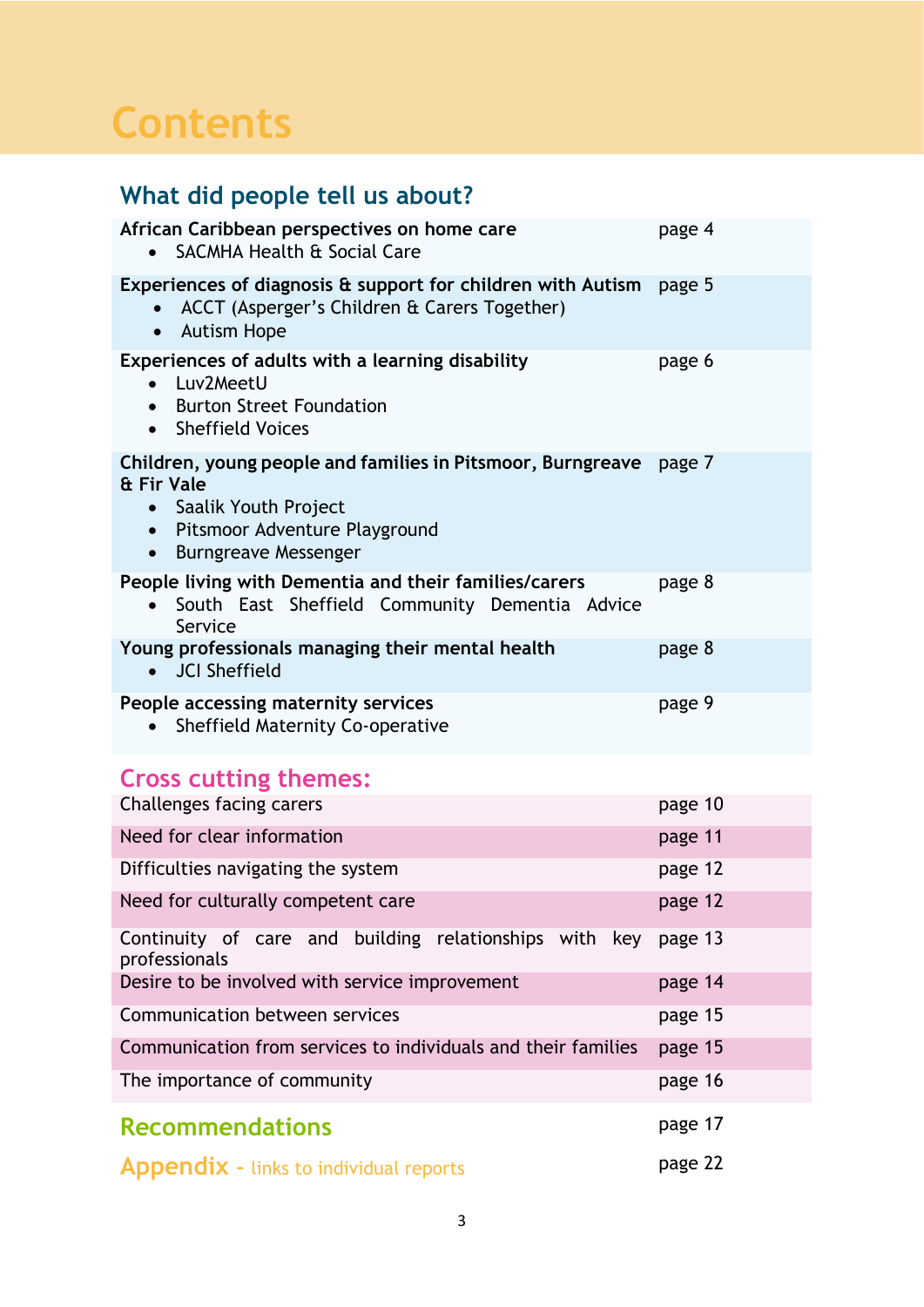# **African Caribbean perspectives on home care**

**SACMHA Health & Social Care** is a charity delivering a specialist service to people in need of assistance with their health and social care needs. The organisation has its genesis in the African Caribbean community and still has a specialism within that community.



This year Sheffield City Council have been reviewing home care services in the city, and making plans to improve them. Hearing from local people who use home care is crucial to making sure their plans are the right ones, and SACMHA wanted to make sure that African Caribbean voices were heard as part of this process.

#### **Who did they speak to?**

SACMHA talked to 19 people about their experiences of care; service users, families/ carers, and social care professionals from the African Caribbean community.

- **Factors that can make care a positive experience**: These included employing Personal Assistants (PAs) via Direct Payments, PAs coming from the same cultural background as clients, and people being able to become familiar with their carers over time.
- **Issues involving staff behaviours**: People spoke about inexperienced staff, or staff who were not caring or respectful. They also spoke about staff who did not or were not able to provide individualised care.
- **Practical challenges**: There was a lack of adequate time allocated to some tasks, which meant care visits were rushed. People also spoke about challenges involved with finding and recruiting PAs, with complex admin and difficulties finding holiday and sickness cover.
- **Poor communication**: Some people said agencies don't listen to personal preferences relating to care, delays and changes to care calls are not communicated, and clients and family members have to 'chase up' agencies when things go wrong.
- **Lack of culturally appropriate care**: there are too few carers from different cultural backgrounds, and carers don't always take the time to understand the cultural needs of an individual.
- **Finance**: costs of care are unclear or prohibitive, acting as a barrier to care.
- **Training**: there is not enough (mandatory) training in providing empathic, person-centred care, and a lack of training to work with diverse communities.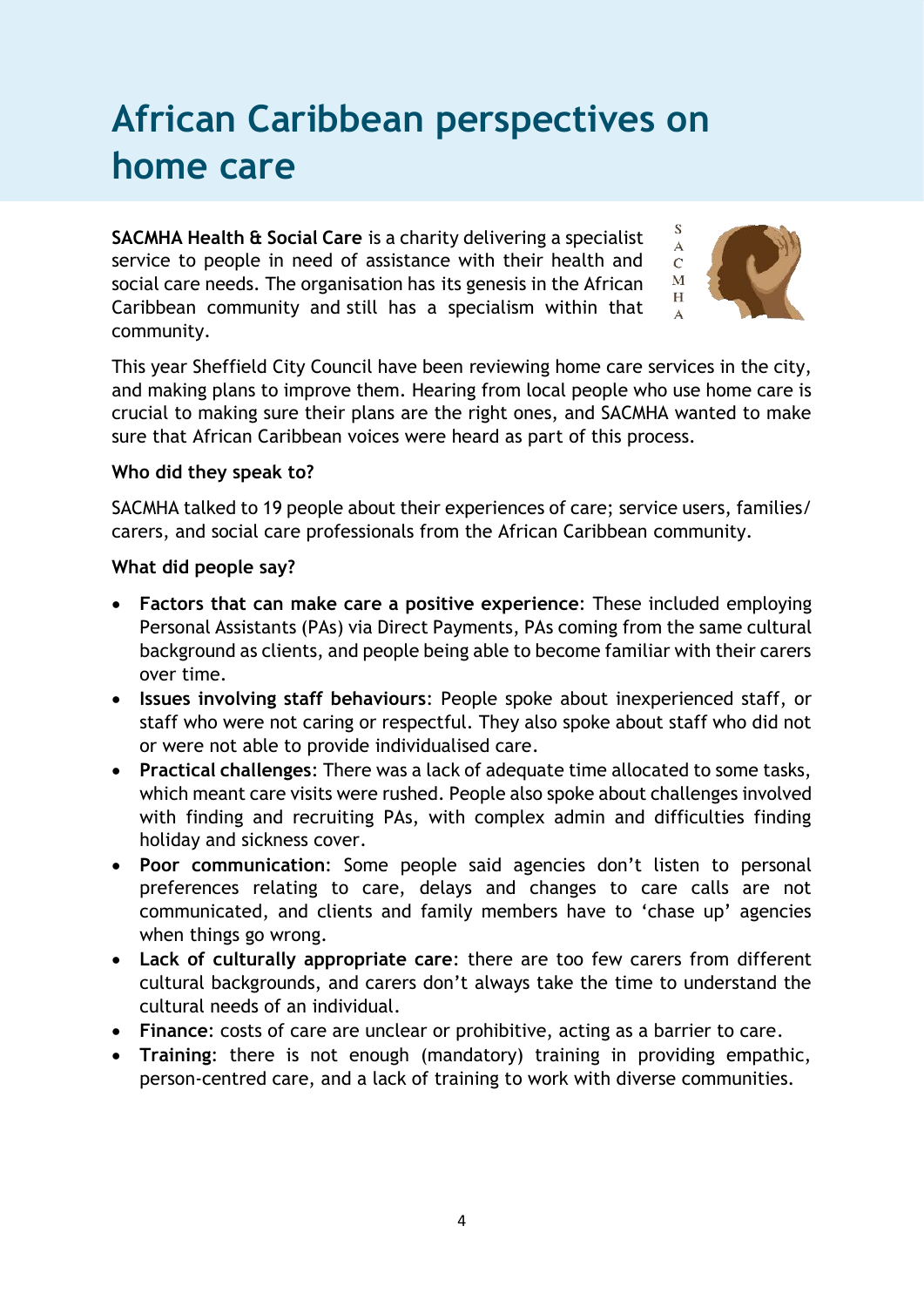# **Experiences of diagnosis & support for children with Autism**

**Asperger's Children and Carers Together** (ACCT) is a parent and carer-led support group for autistic children and young people and their families in Sheffield. **Autism Hope** are a support group for parents and carers of children with autism, based in North Sheffield.

Both of these groups wanted to use their #SpeakUp grants to amplify the voices of families of children with Autism. ACCT largely focused on accessing support in school, while Autism Hope focused more on getting a diagnosis and accessing health services.



#### **Who did they speak to?**

Between the two groups, we heard from 138 parent-carers. Their children all had autism; many also had other Special Educational Needs or Disabilities (SEND), and additional mental or physical health conditions.

- **Getting a diagnosis:** Parents from both projects spoke about lengthy waiting lists for assessment and diagnosis. Many said that this delayed getting the right support in place for their children, both in terms of relevant referrals to other health providers, and in terms of support in school/education.
- **Support from health and social care services:** The parents who spoke to Autism Hope talked about their experiences with a lot of different health & care teams. Where people spoke about positive encounters, this was largely down to helpful individual staff members who really helped their family. Most of the experiences we heard about were less positive, and centred on long waiting lists, lack of timely onward referrals, insufficient levels of support, and not feeling like they were being listened to or taken seriously.
- **Support in school:** The parents who spoke to ACCT talked in detail about their children's experiences of support in nursery, school, and further education. They found that the processes in place are difficult - for instance applying for Education, Health and Care Plans (EHCPs) – and that the available support is not always appropriate for their children's needs.
- **Peer support & support for parent-carers:** Both groups found that peer support is invaluable for parent-carers, as is the information-sharing that this often involves. Outside of peer support groups, many parents reported not feeling they could access support out of fear of being judged and deemed 'bad parents'.
- **Fighting for support/not being listened to:** Parents in both reports talked about having to 'fight' for the right support for their children; they said they have not been listened to by professionals, have had their parenting blamed for their children's behaviour, and are not supported to access the right help.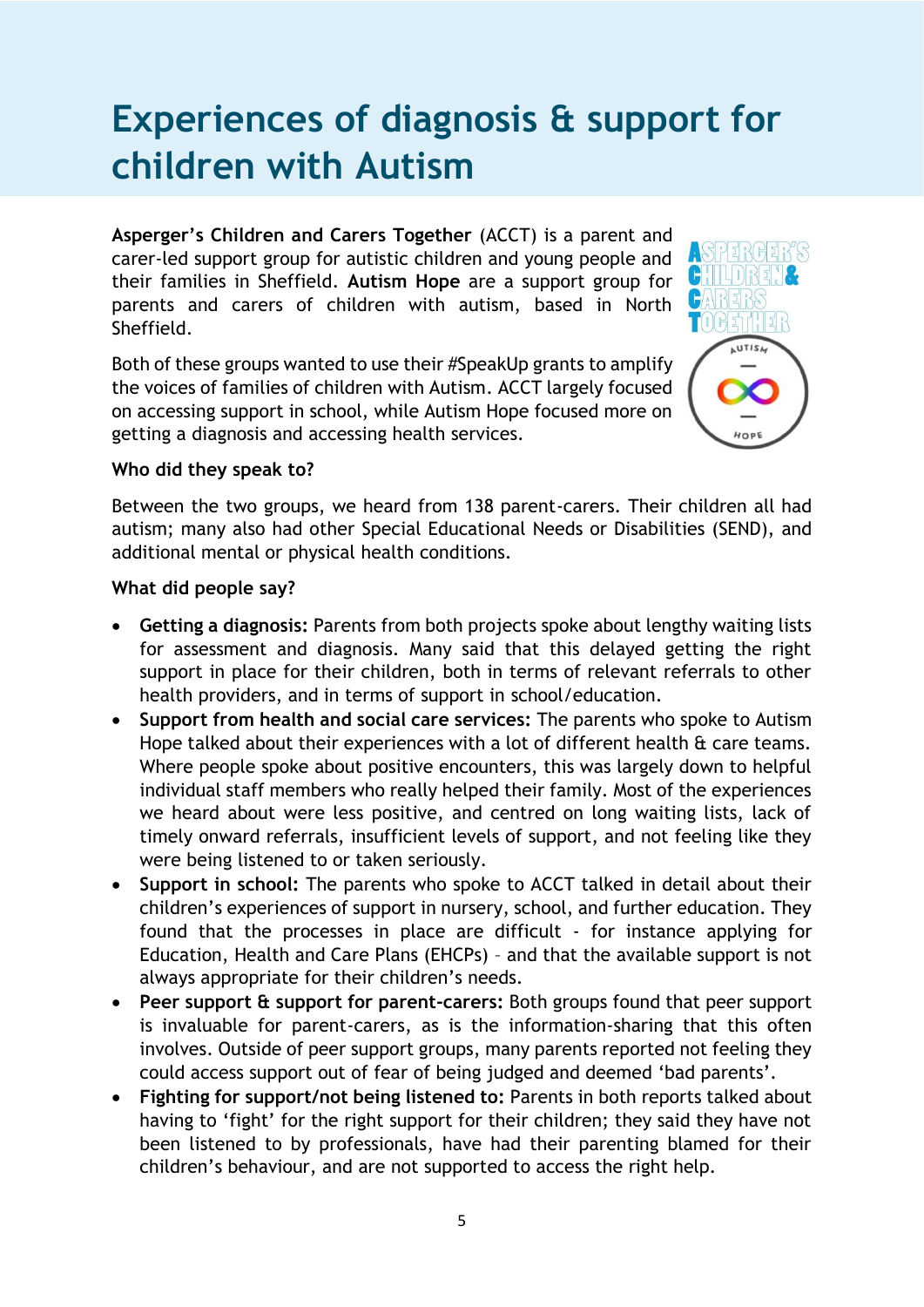# **Experiences of adults with a learning disability**

**Burton Street Foundation** is a community organisation which provides a range of day services for people with learning disabilities. **Sheffield Voices** is a self-advocacy group made up primarily of adults with autism and/or a learning disability. **Luv2MeetU** is a friendship and dating organisation for adults with autism and/or a learning disability, organising activities and social opportunities.

All of these groups used their #SpeakUp grants to explore different aspects of life and care for adults with a learning disability, particularly focusing on how things have changed since the beginning of the pandemic.



**Burton** 

#### **Who did they speak to?**

Luv2MeetU and Sheffield Voices heard directly from **33 people** with a learning disability about their experiences. Burton Street Foundation spoke to the families/carers of people with learning disabilities, hearing from **152 people**.

- **Annual health checks:** Burton Street found that most people with a learning disability are being offered an annual health check, and are taking these up, but there are still barriers to accessing them, so professionals need to be proactive.
- **Hospital passports:** Burton Street found that this resource was not used as widely as annual health checks; people did not have confidence that hospital staff would use them and some needed help in order to fill one in.
- **Access to other health & social care services:** Luv2MeetU's members spoke about accessing health services such as GPs, dentists, and mental health care. Around half were not confident in accessing the care they needed by themselves, and those who were had found it difficult to get in contact with services during the pandemic. People were largely happy with the care and support they did receive, but would like to be given the information they need to understand what's available.
- **Concerns about disabled people during the pandemic:** Sheffield Voices members spoke extensively about their concerns about the disabled community throughout Covid-19. They said that disabled people's voices hadn't been listened to about a wide range of important topics, from lockdown restrictions and face coverings to safety issues within services for disabled people.
- **A desire to be more independent:** Luv2MeetU's members shared a real desire to be more independent, which included being more involved in managing their own health and wellbeing. For instance, they requested additional support to get out into the community, as well as information and classes about health topics like nutrition, cooking, and mental health.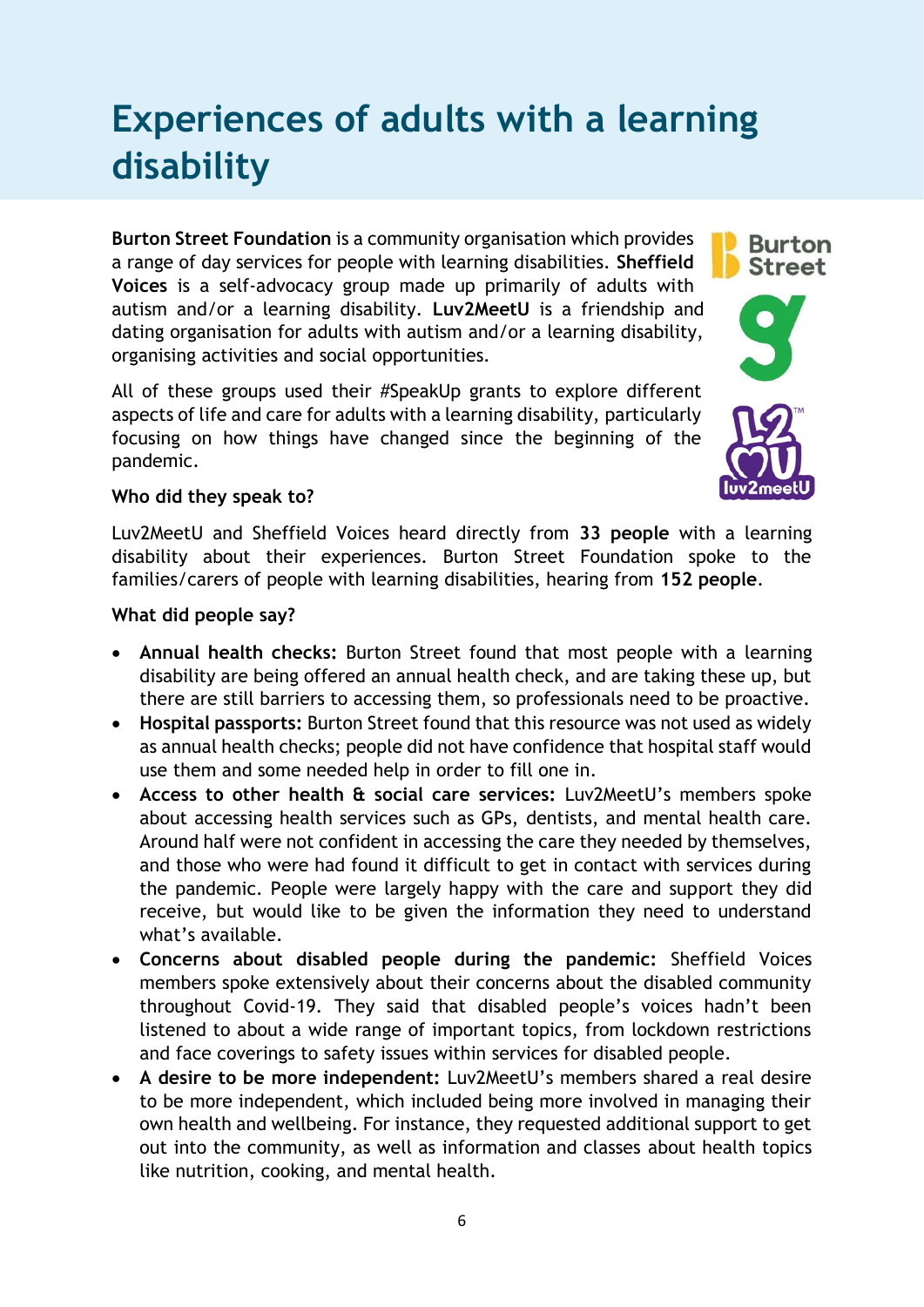# **Children, young people and families in Pitsmoor, Burngreave & Fir Vale**

**Saalik Youth Project** works with young people aged 6-25 from ethnically diverse backgrounds in Pitsmoor, Burngreave and Fir Vale. After working with us to explore aspects of their own health, the group's young people wanted to explore the impact Covid-19 had had on their communities.



#### **Who did they speak to?**

The young people surveyed 221 other young people, and 86 parents.

#### **What did people say?**

- **Worries about lockdown and school:** Young people's main worries about Covid-19 were focused on not being able to leave home, and a lack of exercise/physical health. Parents mostly worried about the mental & physical health of themselves and their children, as well as about the disruption to their children's education.
- **Who would people go to for support?** Young people and parents would both prefer to go to friends and/or family members for support or advice if they were worried. School staff, youth workers, and health professionals all ranked much lower, hinting at a lack of trust in statutory organisations. This needs to be addressed if everyone is to have equal access to support.
- **What support would people want in the future?** Young people said they would like to have access to more trips, sports/fitness sessions, and social/charity projects. They also wanted workshops to better understand important issues for them, such as gun/knife crimes & violence, finance skills & money management, and health. Parents wanted greater support with fitness & sport too, as well as being able to access religious workshops and mental health awareness courses.

Two other organisations also ran projects working with people in Pitsmoor and Burngreave. These focused less on gathering feedback, and more on providing information and raising awareness about health and wellbeing:

 **Pitsmoor Adventure Playground** offers play opportunities which support children and young people to improve their health and wellbeing, learn new life skills and become active citizens. They used their #SpeakUp grant to speak



with around 20 children about their awareness of health and wellbeing. They talked about looking after their senses (awareness of hearing and eyesight), eating healthily, looking after their teeth, being happy, and staying active.

 **Burngreave Messenger** is an independent communitybased newspaper, delivered free to over 9000 households



in the Burngreave ward. They used their #SpeakUp grant to dedicate pages in several issues to health and wellbeing topics, and encouraged local people to share their experiences of health and social care. Topics included information about lockdown, vaccination, online activities, exercise, and peer support.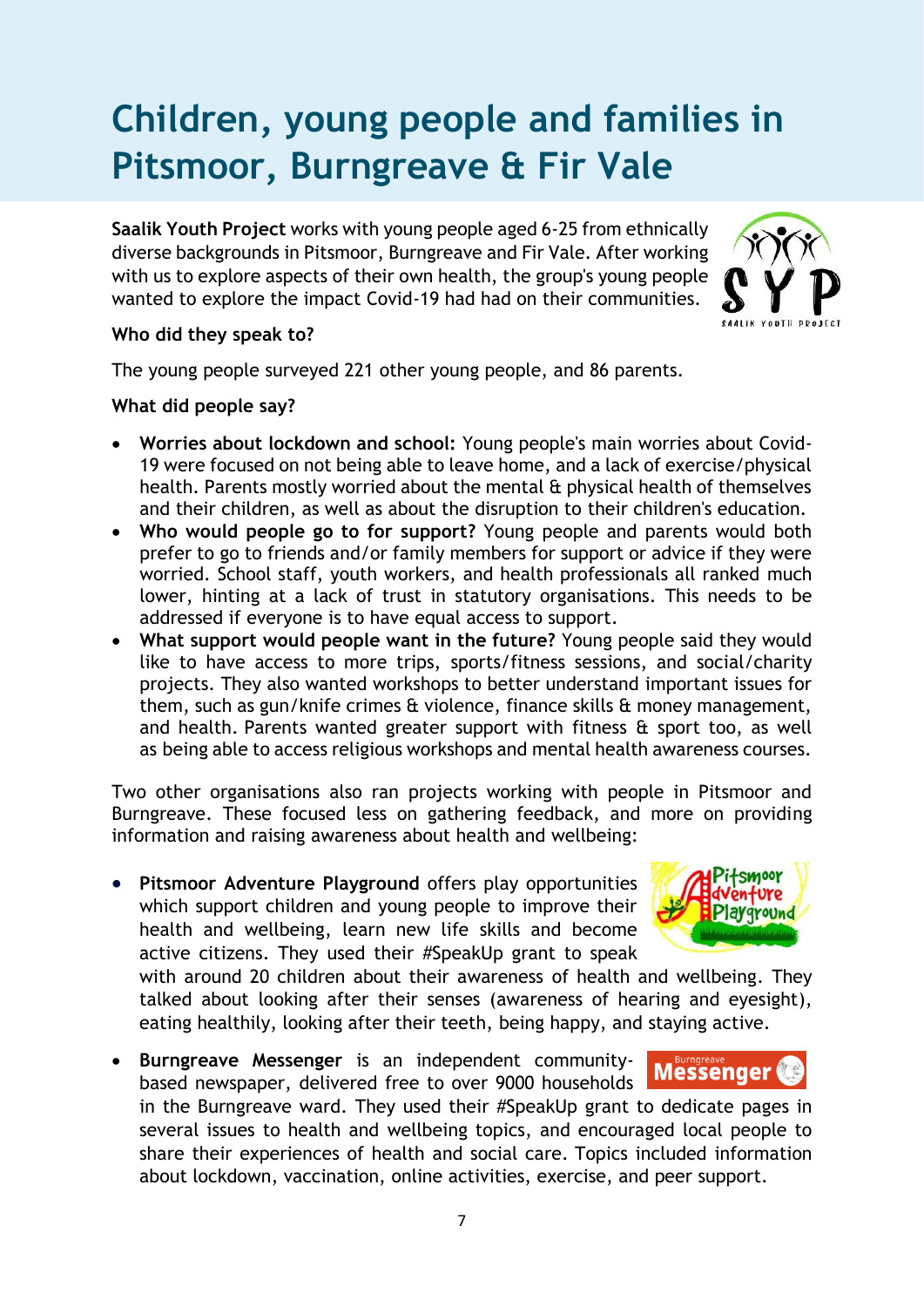# **People living with dementia and their families/carers**

**South East Sheffield Community Dementia Advice Service** supports people living with dementia and their families/carers, linking them in with local activities and opportunities. They used their #SpeakUp grant to ask people what additional support they might need.



#### **Who did they speak to?**

Conversations were held with 10 people living with dementia, and 28 family carers.

**What did people say?**

- **Covid-19 had made existing challenges even more difficult**. This was especially true for people living in care homes, where separation and isolation had been hard, and sometimes made dementia symptoms worsen. People also found it more challenging to access support services during the pandemic.
- **Navigating the health and social care system needs to be easier.** People would like to see a 'one stop shop' where they can get advice or recommendations about services. They would also like to see families involved in care from an earlier stage, and more support given to families more widely.
- **Communication and information provision needs to improve,** including better communication with individuals and families, face to face appointments, and the opportunity for real conversations instead of being provided with leaflets.

# **Young professionals managing their mental health**

**JCI Sheffield** provides development opportunities for young professionals. They used their #SpeakUp grant to speak with their members about looking after their mental health.



#### **Who did they speak to?**

JCI Sheffield spoke with 22 people via surveys and short interviews.

- **Different approaches work for different people**: This includes formal mental health support (talking therapies, medication etc) as well as informal support and self-management techniques (peer support, creative hobbies etc).
- **What works for an individual can change over time**, and people may need to adjust their approaches to self-management and formal support regularly.
- **People need choice and control over their support options**, and the opportunity to explore different approaches to see what works for them.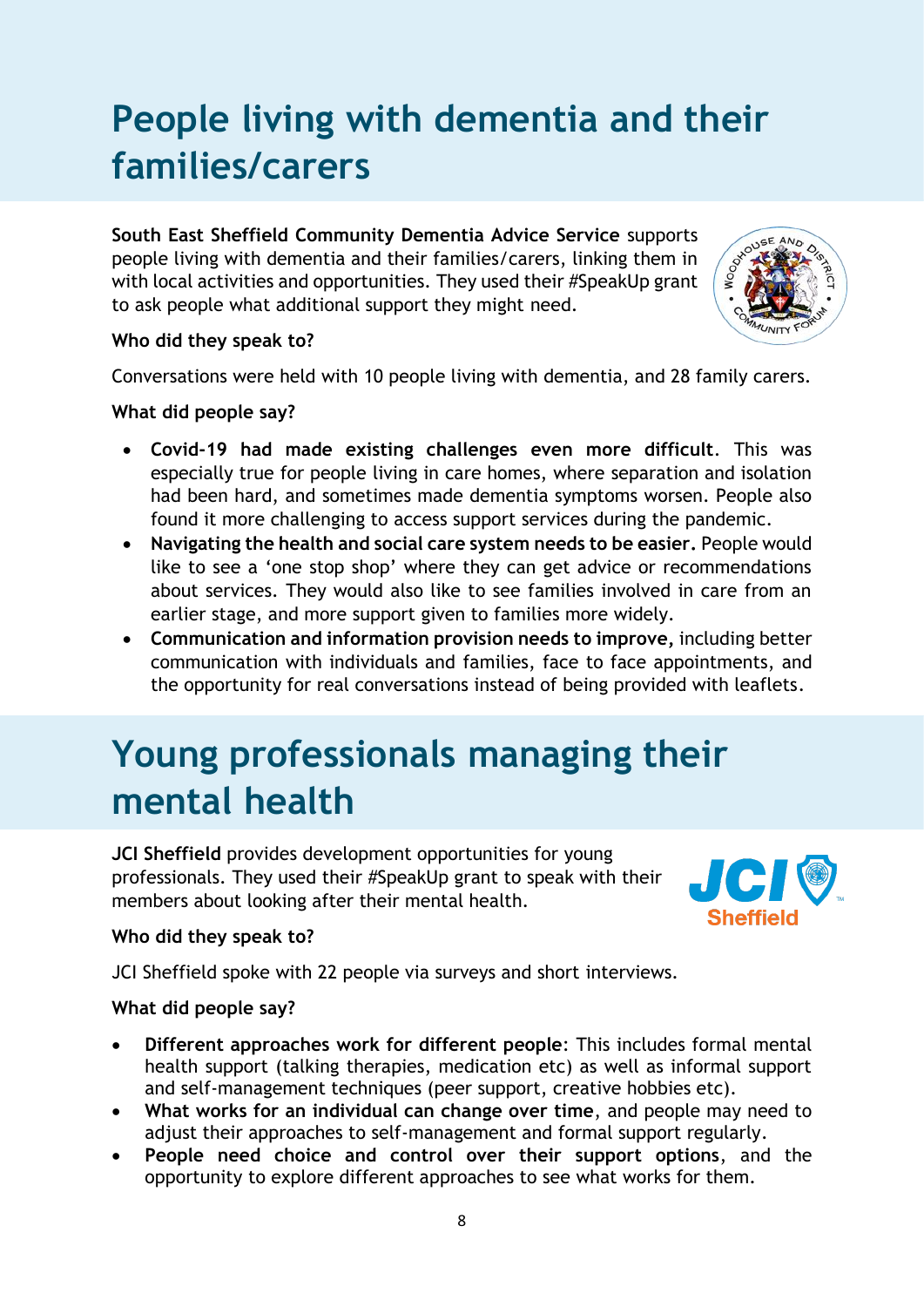# **People accessing maternity services**

Sheffield Maternity Co-operative are a collective of midwives, birth workers and people who want to build and support better care and community for pregnancy, birth, postpartum, abortion and loss. They used their #SpeakUp grant to host a series of creative workshops, which resulted in an online Zine as well as a report.



#### **Who did they speak to?**

60 people attended across 6 workshops, including poetry, collage and sculpture.

#### **What did people say?**

The creative pieces themselves, and the conversations that the workshops held space for, gave Sheffield Maternity Co-operative many insights into how maternity services could improve, including:

- The provision of clear information, especially for first pregnancies and when Covid-19 restrictions are in place
- A need for increased post-natal support
- The importance of people not being left alone whilst in labour, and being given adequate pain relief
- A need for more culturally competent support, working more closely with relevant community organisations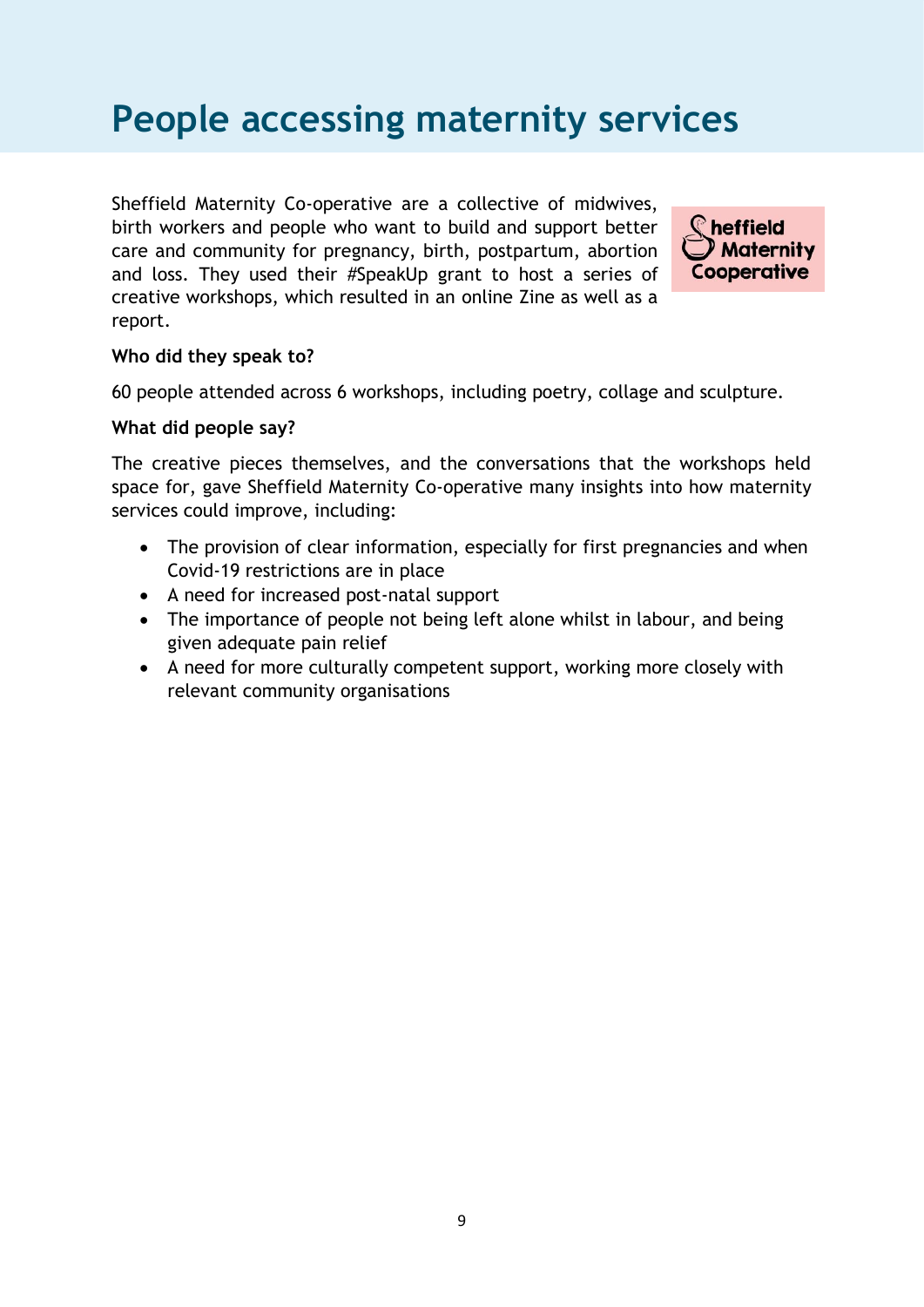# **Cross cutting themes**

# **Challenges facing carers**

Several projects spoke with people who care for family members, and identified similar challenges. Asperger's Children and Carers Together (ACCT) and Autism Hope both spoke with parent-carers of children with autism; individuals from both groups spoke about accessing support for their children being a 'battle', and feeling that their hard work was the only reason their children finally got support.

Family carers of people living with dementia also felt that accessing support for the person they cared for was challenging, and they didn't feel supported as a carer by the services they were reaching out to.



*"I don't feel I have the energy to battle for these things for my daughter" –* Autism Hope

*"I have to do everything myself. There must be a better way"* – Sheffield South East Community Dementia Advice Service

SACMHA Health & Social Care's project provided some insight from family carers too. They spoke with members of the African Caribbean Community who use adult social care services and their families. They found that it was often family members having to support in getting care services organised, and 'chasing up' services when things went wrong, and this was identified as a challenge.

The other major challenge identified by family carers was the difficulty of accessing support for themselves. Most people who spoke to Autism Hope said they hadn't received any support for their own wellbeing and mental health – they talked about health professionals not proactively reaching out to offer them support, and practical challenges to accessing support (including time and money). Fear of stigma was another significant barrier - some carers felt that reaching out for support would lead to judgement.



*"I had my parenting skills judged and blamed before he got a diagnosis so I was scared they would think it was my fault after all"* – Autism Hope

*"Fear of being branded a bad mother. Kids taken off you"*  – Autism Hope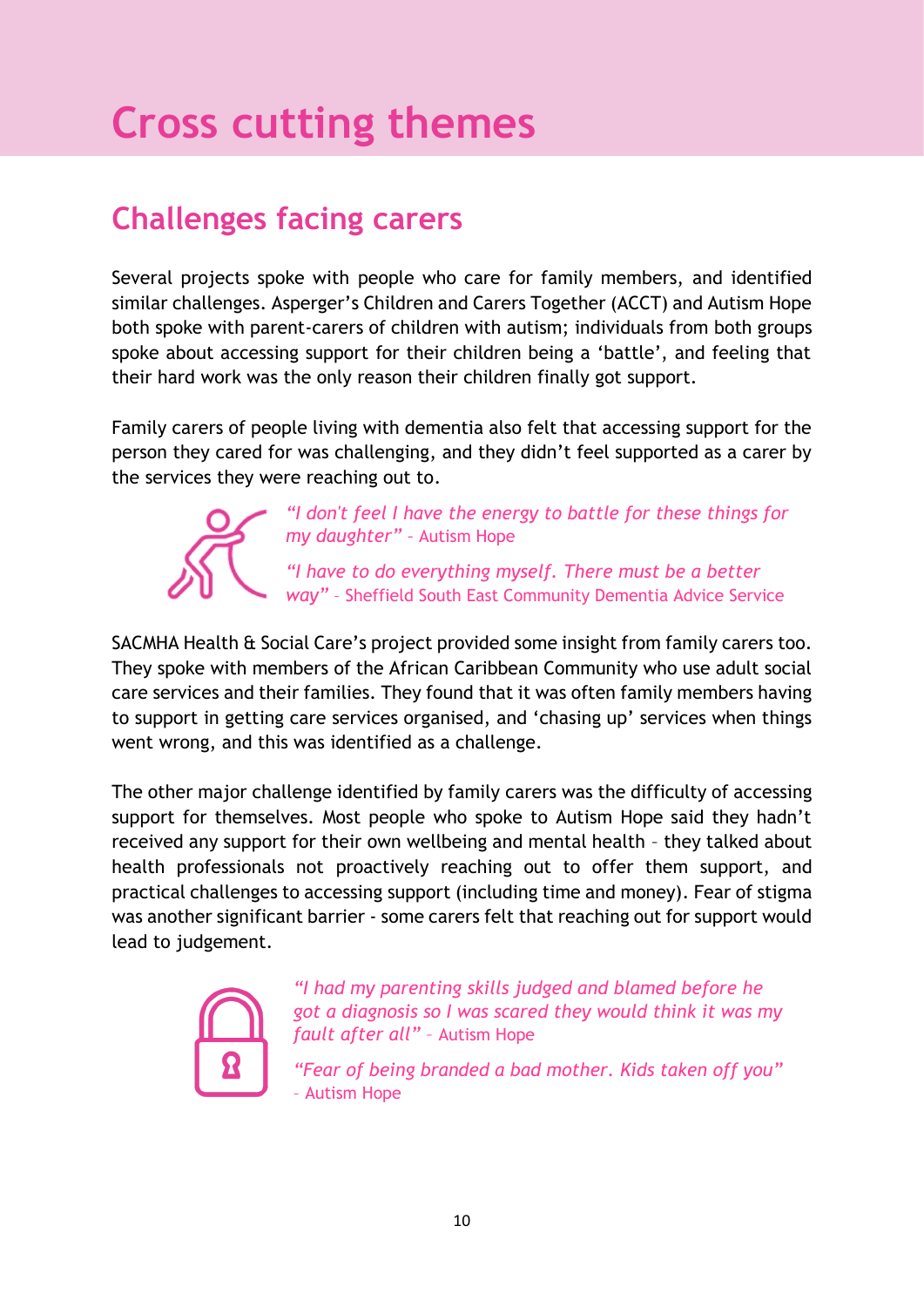# **Need for clear information**

Several groups identified a need for clear information about what support is available, how to access it, and support accessing it if necessary. Clear information may mean different things for different people, depending on their individual needs.

For example, Sheffield Voices and Luv2MeetU identified a need for more accessible information for people with a learning disability or other communication need. Sheffield Voices identified specifically that information about Covid-19 restrictions was not very accessible to those who used British Sign Language.

Luv2MeetU focused on information being provided in Easy Read formats. Their group members would like a booklet with information about health and social care services – what different services do, what they can access, and how to contact them.



*"Media/gov information not accessible, no signers on the news […] people who use sign language were not being cared about"* – Sheffield Voices

As well as a need for Accessible Information, we heard from other groups who felt that information about what was available or who to contact was generally difficult to find or difficult to understand. People at Autism Hope and ACCT said they needed more information about what support is available for children with autism. Parentcarers from both groups relied on peer support and sharing information between themselves – they felt this was invaluable but statutory services should also be filling these gaps.

People who spoke to SACMHA said that the costs of care were difficult to understand and sometimes put people off accessing services. They also wanted to see clearer guidance to support people who were employing their own Personal Assistants (PAs) as finding an appropriate person, then organising finance, holiday coverage etc is complex.



"*There isn't a database of PAs so people need to rely on personal recommendations and word of mouth"* - SACMHA

Sheffield Maternity Co-operative and South East Sheffield Community Dementia Advice Service highlighted the need for clearer information for individuals and their families when visiting services (hospitals and care homes respectively) – these services had strict Covid-19 restrictions, which changed regularly and staff sometimes gave conflicting advice, which made things more difficult for people to understand.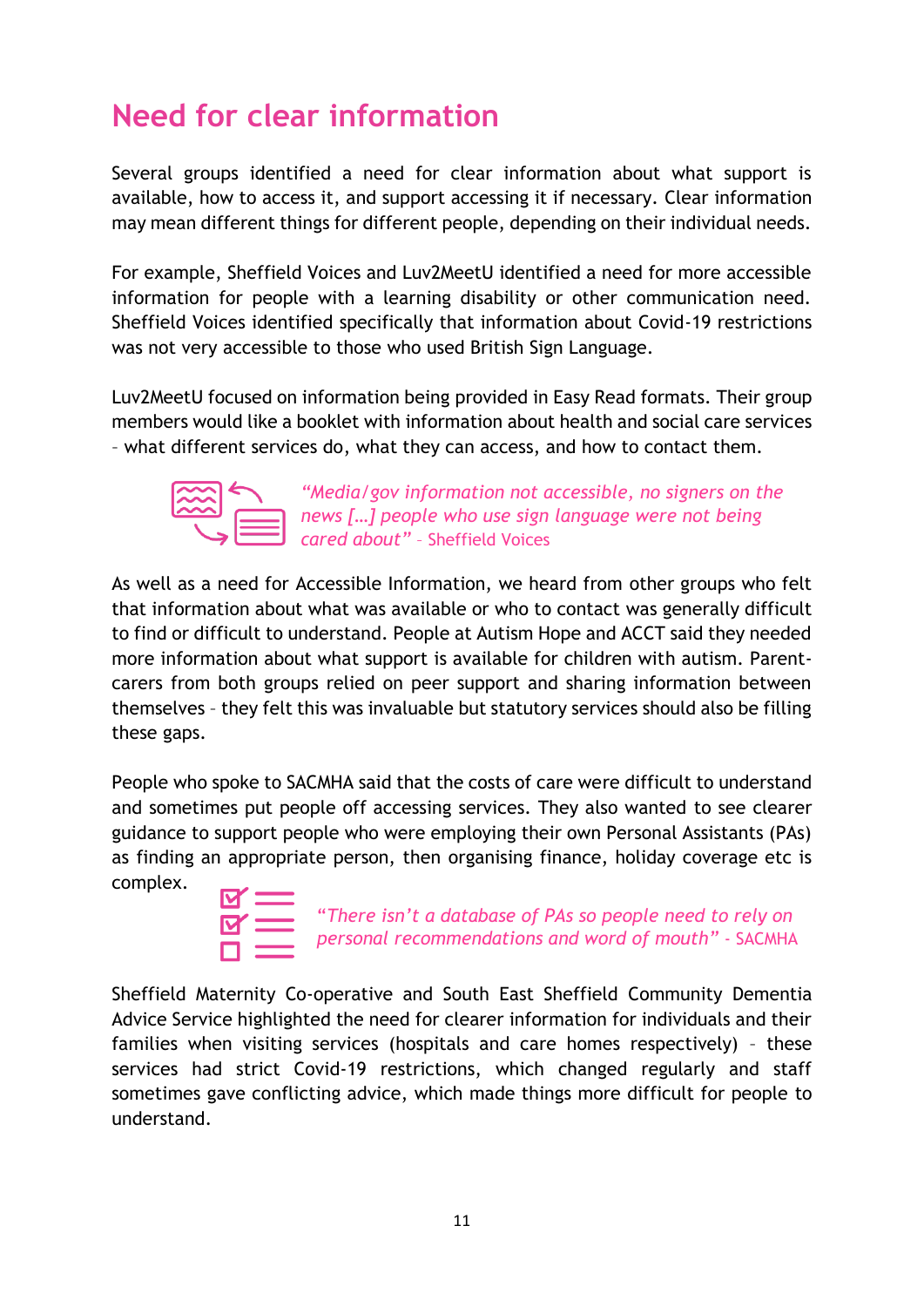Some people wanted to be given information in more interactive ways. People who attend Luv2MeetU meetings would like to attend workshops on different aspects of health and wellbeing, such as cooking healthy meals. This would help them to feel more in control of their own health. The people that Saalik Youth Project spoke to (young people and parents living in Pitsmoor, Burngreave and Firvale) also wanted to access workshops on health and wellbeing topics ranging from drug use and crime, to nutrition, and religious workshops.

# **Difficulties navigating the system**

Many groups identified challenges that the people they spoke to were having when trying to navigate through the health and social care 'system'. This relates to the need for clear information about what support is available and how to access it (see the section on 'need for clear information' above) but also additional challenges people faced trying to get that support, even when they knew where to start.

South East Sheffield Community Dementia Advice Service and Luv2MeetU said that finding out who to contact can be hard, but even when you do know who to contact and how to do so, getting through to speak to someone on the phone can still be really difficult. SACMHA's project raised similar concerns, saying that families were having to spend a great deal of time chasing up services about problems with care or arranging more care.



*"Can't always get an appointment and can be tricky to get there" –* Luv2MeetU

Autism Hope, ACCT, and South East Sheffield Community Dementia Advice Service all identified waiting times for assessments and referrals as an issue too. Some waiting times are very long, and there isn't always interim support available or information about how long a referral is expected to take, leaving people feeling *"left on my own"* while they're waiting.

## **Need for culturally competent care**

Several projects identified a need for more culturally appropriate care. Saalik Youth Project found that the young people and parents in their community would speak to family and friends about issues they were facing, much more than they would speak to health professionals or school staff. There was a lack of trust in statutory services, which must be addressed in order to properly engage with this community, and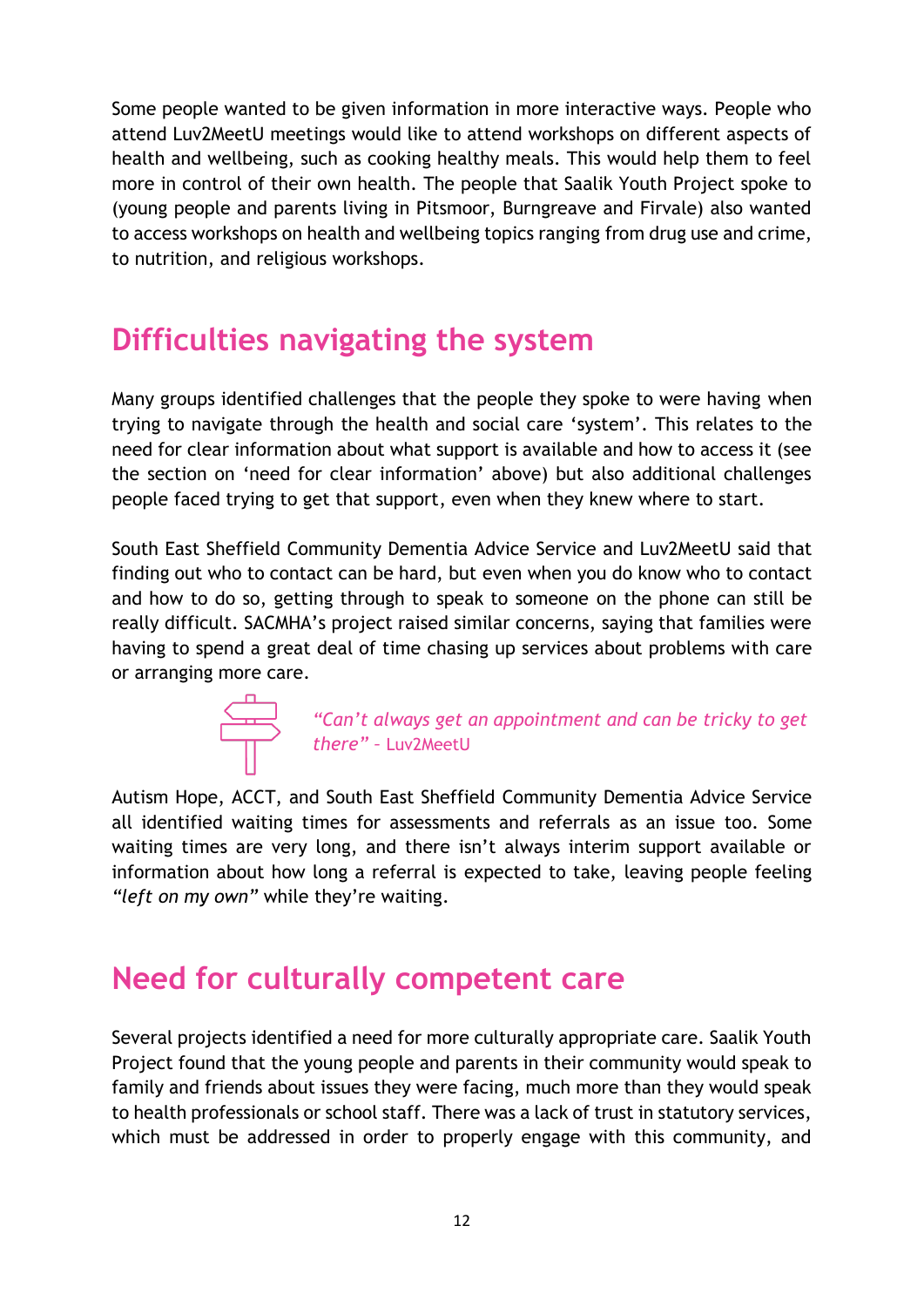deliver the services they would like to see (such as the workshops described in the 'need for clear information' section).

SACMHA identified that when families have had good experiences with Adult Social Care, it is often because a carer comes from the same cultural background as them and can understand their needs. They want to see a more diverse workforce to make this more widespread, and said that a lack of culturally appropriate care could lead to individuals dropping out of the service.



*"Not enough time invested in understanding […] what is important to them e.g. clients saying they do not want care when they experience care they feel may be culturally inappropriate or uncomfortable for them and this could lead to a case being closed unnecessarily"* - **SACMHA** 

Sheffield Maternity Co-operative spoke about black and Asian women having different birth experiences to white women, pointing specifically to differences in pain medication based on ethnic or cultural stereotypes. They would also like to see a greater recognition that birth is a significant cultural experience as well as a medical one; people from different cultures may wish to mark this in different ways. They would like to see health professionals work more closely with organisations who can offer this cultural support to pregnant people and their families.

# **Continuity of care and building relationships with key professionals**

For many groups, being able to build a good relationship with health and social care professionals is key to a positive experience. We can see this in Adult Social Care, when people who spoke to SACMHA had better experiences when their carers were known to them and the same people came regularly. We can also see this in primary care – Burton Street Foundation spoke to professional carers and family carers of adults with a learning disability, who said that one of the key benefits of Annual Health Checks was building a relationship with their GP. Where experiences of Annual Health Checks were less positive, a key factor was having to see a different professional each time. In maternity care, this was identified as an area for improvement, with Sheffield Maternity Co-operative calling for greater continuity of care for families.

*"Really good doctors. Really good practice nurse. Always available. Known [her] since she was a baby*" – Burton Street Foundation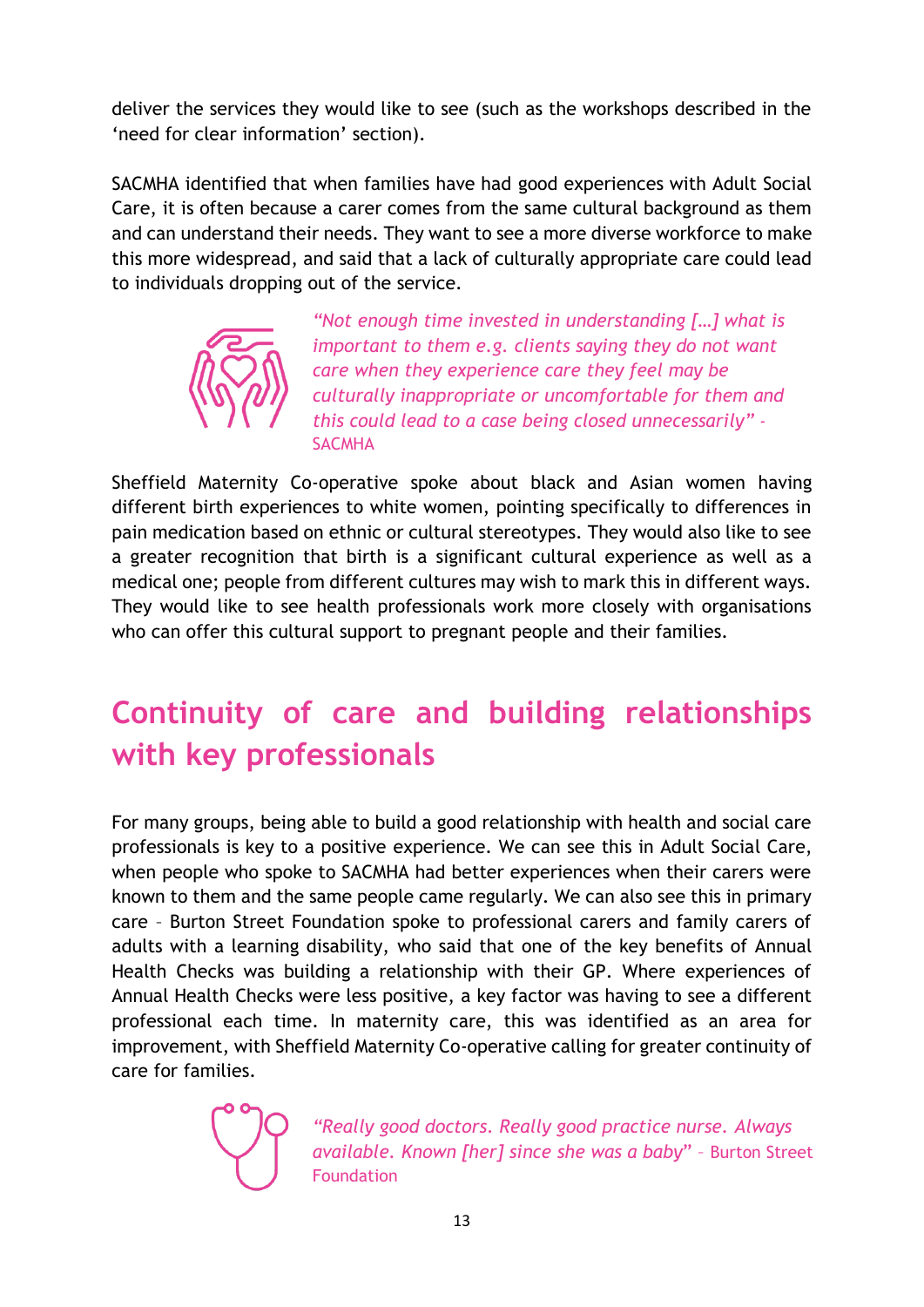These strong relationships are equally important for community or voluntary sector organisations, and statutory organisations could learn from where community groups have done this well. Pitsmoor Adventure Playground said that by working with children and families over a greater period of time, they have built trust and feel more able to speak with them about health and wellbeing topics, which might have seemed like sensitive topics when the relationships were new. The same is true for the young people that Saalik Youth Project works with – they are happy to speak to workers there openly about many issues, which they may not be as comfortable discussing with other professionals.



*"Building stronger relationships with the children and their families allows us to spark particular conversations as we know more about their lives and interests"* – Pitsmoor Adventure Playground

## **Desire to be involved with service improvement**

All of the #SpeakUp projects aim to connect individual service users and carers with decision-makers, by sharing their feedback and experiences through our reports. Several projects revealed that many individuals were also keen to be involved in service design and monitoring in a more direct way. Parent-carers at Autism Hope and ACCT, and people with lived experience of disability at Sheffield Voices, would like to be consulted more about the services they use, and have direct input into shaping services.

Autism Hope and ACCT pointed out that carers have a wealth of knowledge about how services work, as well as gaps in services, that could be extremely useful to commissioners. They would like to see engagement with carers embedded into health and social care systems, so that feedback based on lived experiences can drive real improvement.



*"Both in individual cases and on a system wide level, services should work to improve and develop the way they listen to the voices of parent carers"* - ACCT

Sheffield Voices members were also very clear about the importance of involving individuals with lived experience in decision-making, as well as the monitoring of services. They said that service users are often the first to raise concerns when things go wrong, and if they are listened to at the outset then improvements could be made. However, they said that currently the voices of disabled people aren't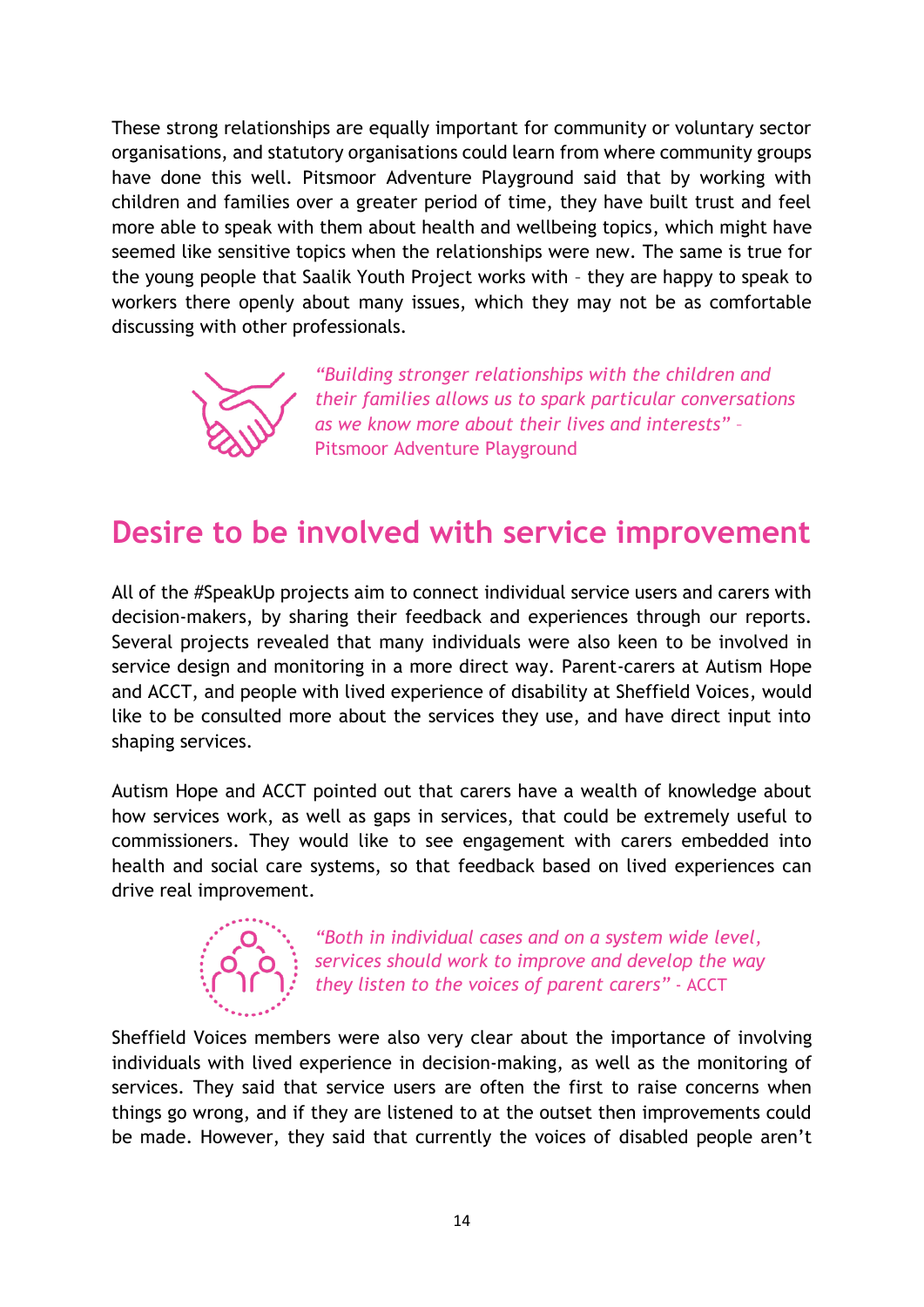being listened to, in both individual cases and on a more system-wide level. In the worst instances, this can lead to abuse or other harm.



*"It's really bad what's happened in places like Firshill, people haven't had their voice heard and things have gone unnoticed"* – Sheffield Voices

### **Communication between services**

We heard from some groups that different health and social care services could work better together, communicating about an individual's care in order to make it easier to navigate. This is especially true where people might be accessing a large number of services; for instance the parent-carers who spoke to Autism Hope had accessed on average seven services to support their children, and believed that if services worked better together and they only needed one main point of contact, their support would be easier.



*"There should be one medical system which all services can access. Each service can then see input from other services and treatment can be more specific and tailored to each individual"* – Autism Hope

South East Sheffield Community Dementia Advice Service reported a similar need, with individuals they spoke to asking for a *"one stop shop"* for practical support as well as listing *"vetted"* service providers, as separate services don't always work together well for individuals. Luv2MeetU members said similar, asking for an *"easy person to reach to ask simple questions or if something was worrying me."*

# **Communication from services to individuals and their families**

We heard from most groups that communication between health and social care services and individuals receiving care was not always timely or appropriate.

SACMHA learned that social care services and individual professionals were not always communicating well with clients and their families, which led to a lack of personalised care. The people they spoke to raised instances where professionals, whether due to lack of time or lack of adequate training, didn't listen to people's preferences about their care, or accommodate their needs in relation to religion.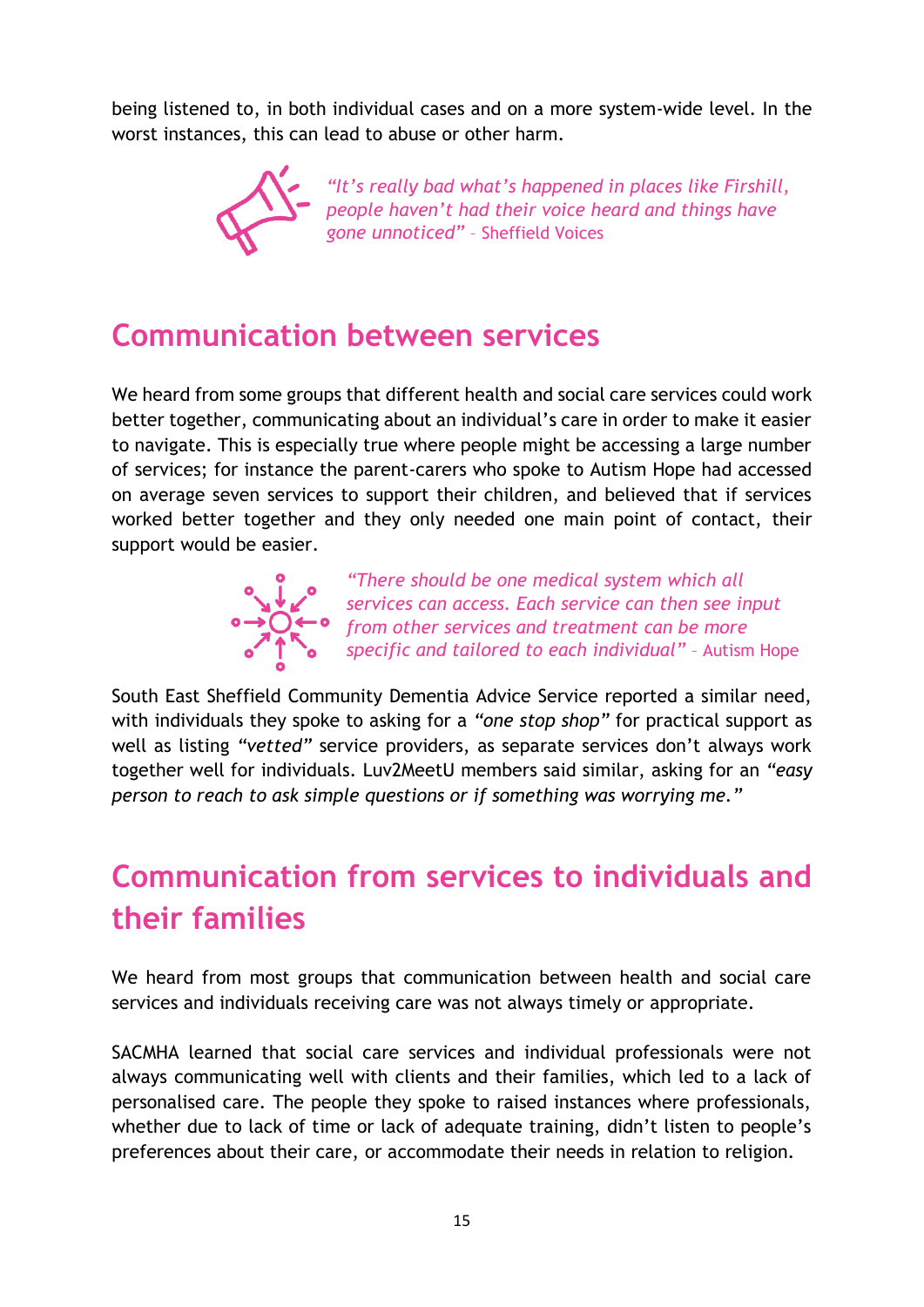Proactive communication, and communicating with people in the right way for them, is also key. Burton Street Foundation found that many families/carers of adults with Learning Disabilities weren't sure whether their latest Annual Health Check had been delayed – suggesting that they do need that proactive contact from services to make sure they're making use of available resources.

# **The importance of community**

The importance of community also arose from several reports. Even though most groups were asking questions to better understand people's relationships with statutory services, people also began speaking about other sources of support they relied upon or valued. The importance of feeling that one belongs to a community came out of some conversations very strongly.

When Luv2MeetU asked their members who supported them, people did refer to care professionals, but also family, friends, and partners. Sheffield Voices members did too, as well as speaking about how neighbours have helped them, and the importance of belonging to community groups. These groups aren't necessarily peer support groups – they might be centered around a hobby or interest instead - but they provide support for the individual nonetheless. We see the importance of community, too, for the young people and parents that Saalik Youth Project spoke to. They would not necessarily approach health or care professionals for support, instead turning to friends, family, and religious leaders.



*"Good Zoom community – being able to talk to other people when needed"* – Sheffield Voices

*"Less than half of the parents we spoke to would go to a health professional for support for them or their children"* – Saalik Youth Project

However, many groups were clear that while community and peer support are invaluable, formal statutory organisations should also be working to address any gaps. They want everyone to have equal access to information and support, not just those who are able to access communities that can help them. Saalik Youth Project recommended that statutory organisations consider ways to improve their relationships in communities where there is a lack of trust, and ACCT would like to see the benefits of peer support embedded in a way that could support a greater range of families.



*"Peer support, while valuable, should only be a complement to 'official' information and support given through mainstream channels, not a substitute"* - ACCT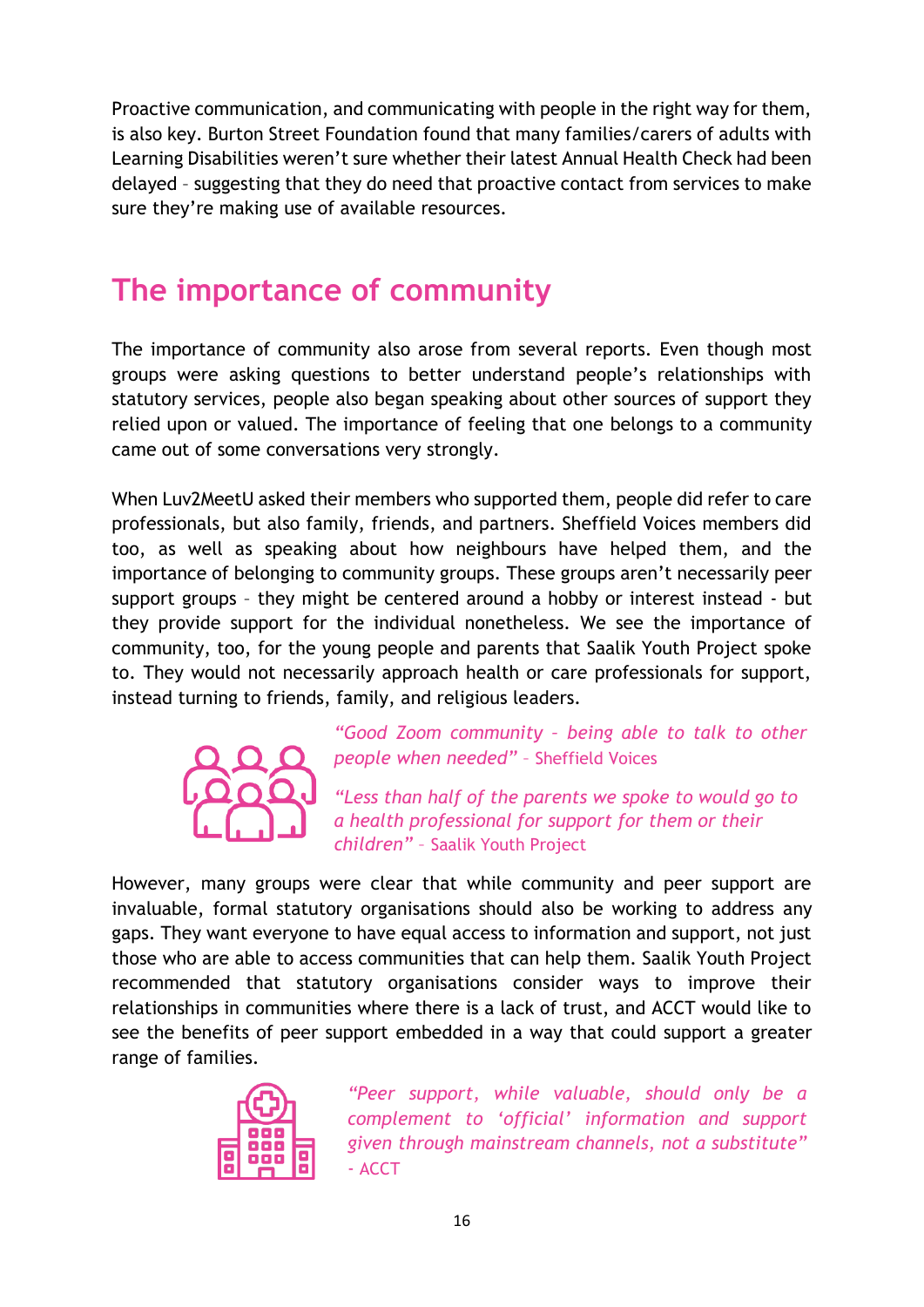# **Recommendations**

Working with the grant recipients, we identified areas for improvement for health and social care services and made relevant recommendations.

Most reports have their own individual recommendations, but where projects had significant overlap we have grouped them together below, for ease of health & social care commissioners and providers who work with particular communities. We would, however, encourage people to read relevant reports in full and consider all of the recommendations they make.

### **African Caribbean perspectives on home care**

There were a number of recommendations made in the SACMHA report relating to Adult Social Care. We haven't listed them here as they are now being addressed via an action plan by Sheffield City Council. If you want to read more about this project, read the [report](https://www.healthwatchsheffield.co.uk/report/2021-08-23/speakup-2021-sacmha-health-social-care) and the [follow up](https://www.healthwatchsheffield.co.uk/news/2022-03-31/what-happened-next-sacmhas-speakup-report-african-caribbean-perspective-home-care) on our website.

### **Experiences of diagnosis & support for children with Autism**

#### **1. Assessment and diagnosis –**

- 1.1 Parents, who are often the first to notice signs of Autism in their children, should have a clear route to raise this.
- 1.2 Waiting lists for diagnosis are unacceptably long. Local health and care bodies (CCG, SCC, SHSC) should consider how resources can be made available to reduce waiting times. If this is not possible within local resources, city leaders should be making strong representation to central government on this issue.
- 1.3 While waiting for assessment, children are missing out on vital support. Interim support should be offered and tailored to individual need.
- 1.4 Statutory organisations should review information they share along the diagnosis pathway to ensure that it is clear, accessible and actively shared in a timely way.

#### **2. Services –**

- 2.1 Systems for better information sharing between the various teams involved should be developed to improve communication.
- 2.2 Services should take note of feedback raised in the [Autism Hope report,](https://www.healthwatchsheffield.co.uk/report/2021-11-03/speakup-2021-autism-hope) which contains detailed experiences of specific services – to respond, and to consider how to make their own feedback routes more accessible to parents.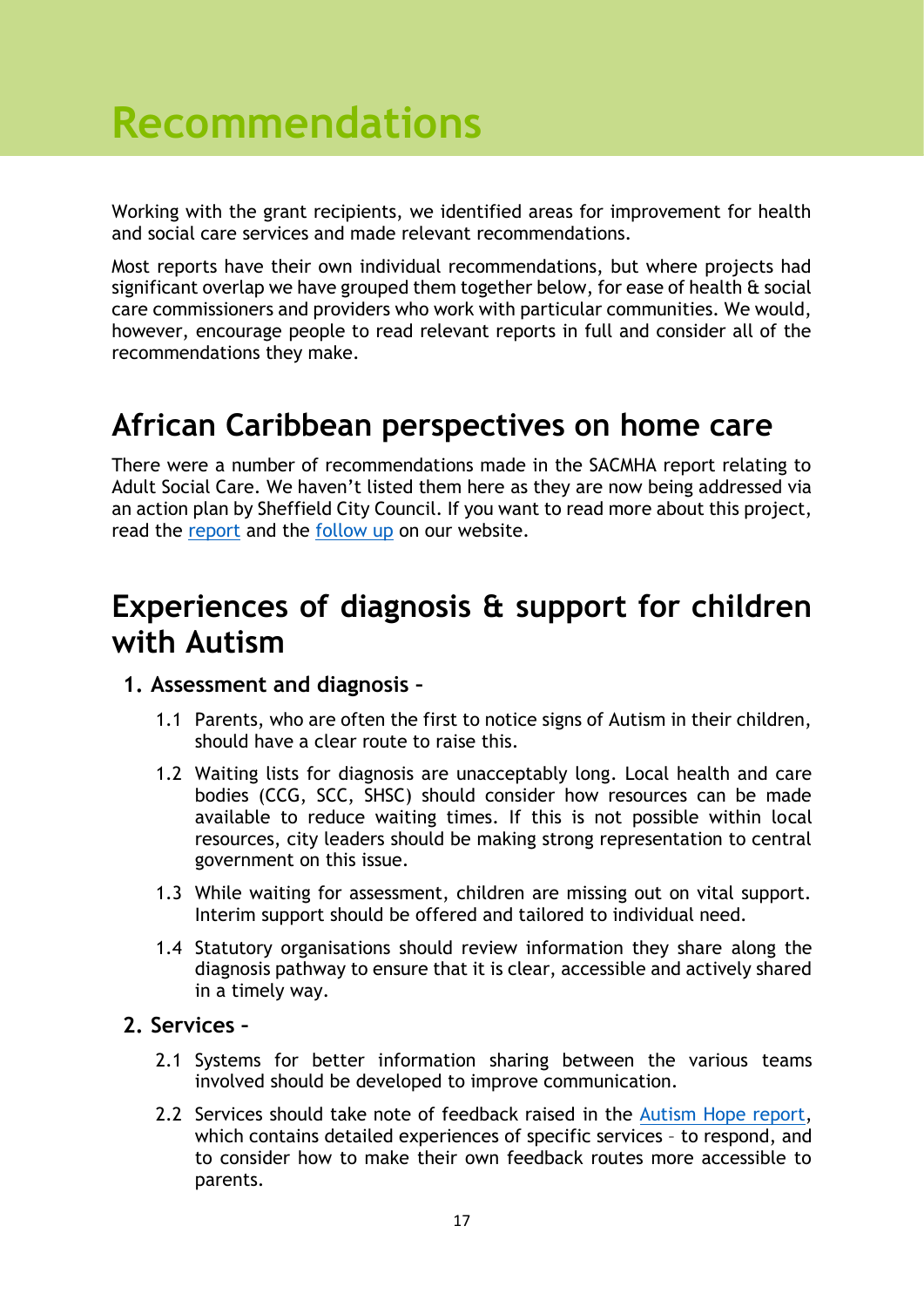2.3 Autism training to be mandatory for all health and care staff working with children and young people.

#### **3. Support for parent-carers –**

- 3.1 Few parent-carers we spoke to were accessing formal support, but many report feeling stressed, exhausted, or overwhelmed. Support needs to be more pro-active – consider where services can reach out to parent-carers to offer support and/or signpost to support.
- 3.2 Feeling judged is a barrier to accessing help messaging from professionals needs to directly tackle this to reassure parents that they are there to support, not judge. They should be mindful of this in all interactions with families.
- 3.3 Increased respite options for parents need to be developed.

#### **4. Education –**

4.1 Improved support (pro-active and tailored to the family's needs) to help families navigate through education – e.g. support to understand ECHPs, and good information about transitions to secondary school.

#### **5. Involving parent-carers –**

- 5.1 Parents of children with autism have a wealth of knowledge and experience which could help drive improvements, both in individual cases and on a system wide level. All services, including Schools, should consider how they can work collaboratively with parents so that their insight can help shape services and ways of working.
- 5.2 There needs to be good signposting and referral routes to peer support, but also investment in organisations who can provide peer support, advice and information.

# **Experiences of adults with a learning disability**

- 1. Support packages should be reviewed in light of the additional support people need to regain confidence going out after the pandemic. Enough 1:1 hours to allow people to go out should be a central part of support packages to support people's mental wellbeing.
- 2. Health providers should review waiting areas and create a 'quiet' area if space allows.
- 3. Commissioners across different services should produce clear, accessible information for people with a learning disability to understand what health and social care services are available, how they work, and how to access them. This could take the form of an Easy Read booklet, co-produced with adults with a learning disability and voluntary sector groups.
- 4. In case of any further Covid-19 changes, ensure that information about services and changing regulations is readily available in Easy Read format, especially where this has not been provided at a national level.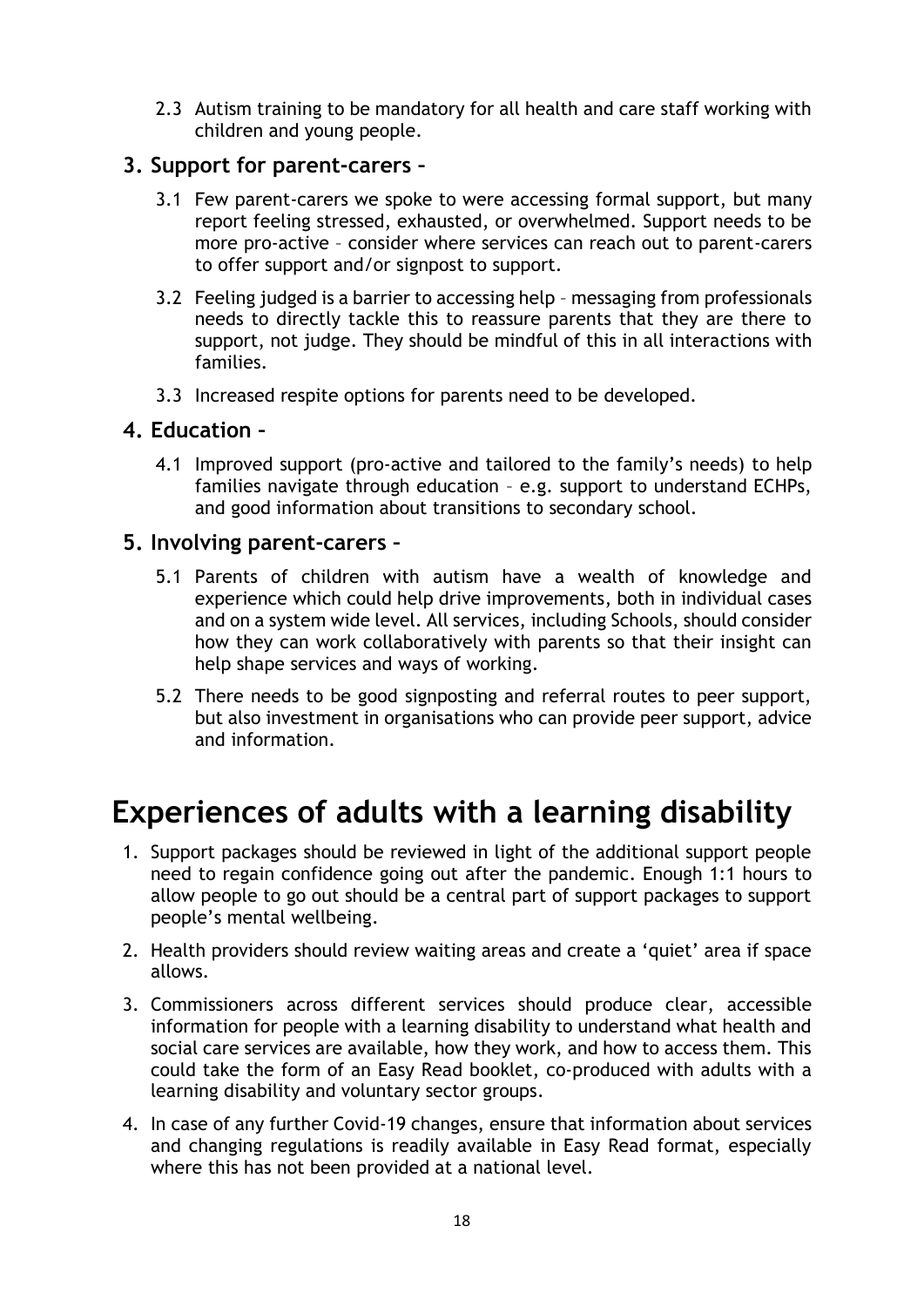- 5. Health related workshops should be commissioned/delivered to help people with a learning disability to explore health and wellbeing topics such as cooking, healthy eating, physical exercise, and mental health, in order to support their independence and wellbeing.
- 6. Mental health commissioners should explore the possibility of a service (or team within a service) who specialise in supporting people with a learning disability with their mental health.
- 7. When commissioning, reviewing, or inspecting services for disabled people, the views of disabled people (including those with learning disabilities) should be proactively sought and involved in decision-making. When disabled people raise concerns about service providers, these should be thoroughly reviewed.
- 8. To increase the uptake of Annual Health Checks:
	- 8.1 GP practices should proactively invite all people eligible for an annual health check each year, and offer reasonable adjustments where necessary (e.g. time of appointment, who they can bring with them, information provision).
	- 8.2 Community based health professionals and social workers should encourage and support patients with a learning disability to attend their Annual Health Checks.
- 9. To increase awareness of use of Hospital Passports:
	- 9.1 Deliver training to raise awareness of their importance amongst hospital staff, and explore barriers to staff using the passports that could be amended.
	- 9.2 Hospitals systems should flag that a patient is on the Learning Disability Register, reminding hospital staff to ask about Hospital Passports.
	- 9.3 Develop a monitoring mechanism to check whether hospital staff are looking at hospital passports during an inpatient stay.
	- 9.4 Community based health professionals and social workers should provide information to individuals with a learning disability and their families/carers to help them understand the benefit of a hospital passport, and support them to fill one in/signpost them to voluntary sector organisations who can support them.

### **Children, young people and families in Pitsmoor, Burngreave and Fir Vale**

1. Statutory organisations should use targeted and culturally-competent ways to engage with Sheffield's diverse communities. They should recognise where communities have a lack of trust in formal services/professionals and develop commissioning plans which take account of this, shifting more resource to ensure that trusted community-based services are able to meet the needs of communities. They could learn from existing community sector organisations which have built strong and trusted relationships within their local areas.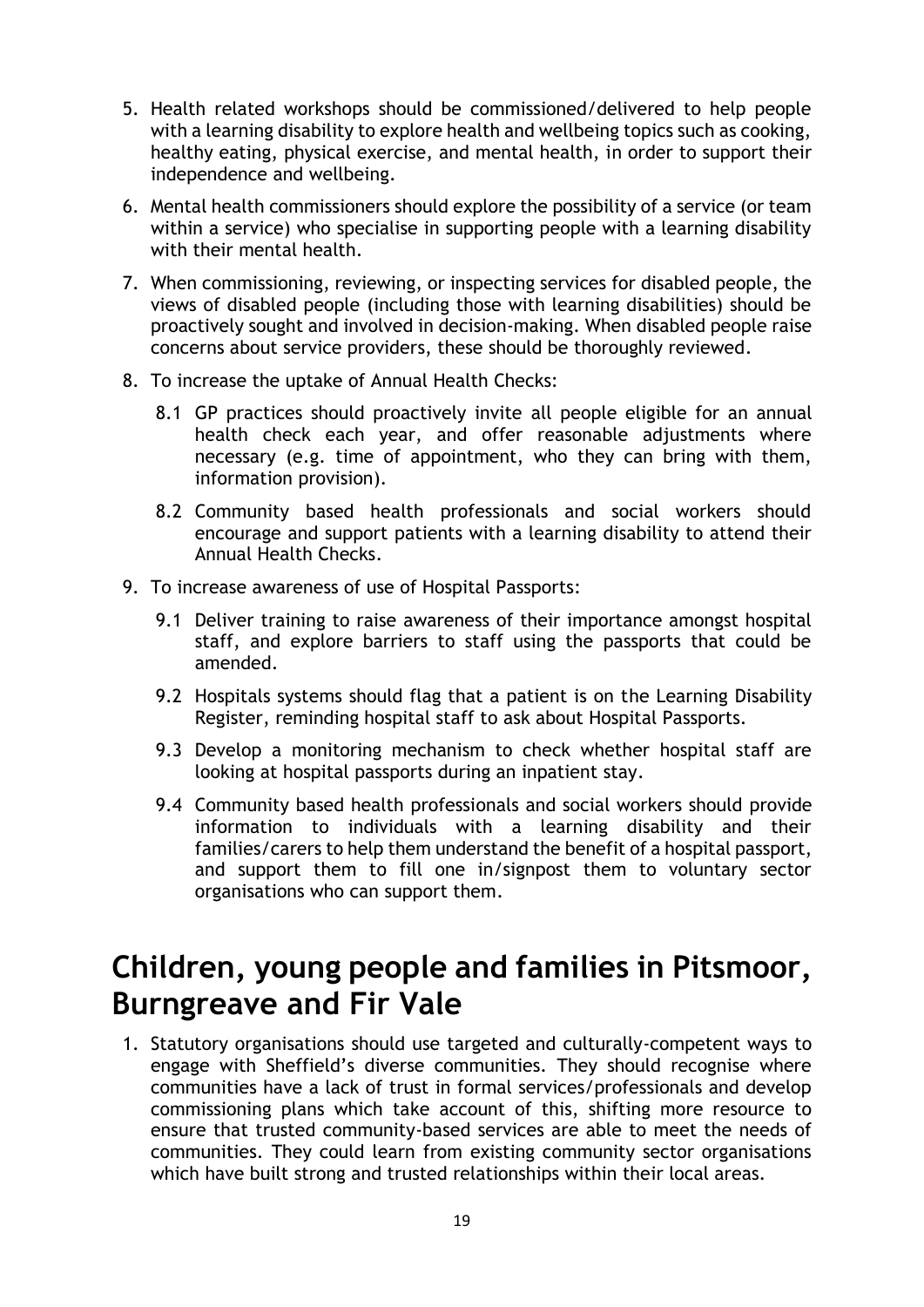- 2. Encourage and facilitate opportunities for young people to support each other where appropriate, for example through peer mentoring.
- 3. Activities and training should be organised according to the specific areas of interest of young people and parents in the community, especially where they could improve health and wellbeing. These should be delivered in a culturallycompetent way, for example by connecting and working with organisations that the community have trust in (such as mosques or other faith organisations).

### **People living with Dementia and their families/ carers**

- 1. Establish clearer procedures around offering early support to families following a dementia diagnosis, with clear communication channels.
- 2. Increase staff capacity for Dementia Specialists throughout the Health and Social Care system. Where they exist currently in the system, what they do and how they can help should be more widely communicated.
- 3. New services/teams could be commissioned to address the following gaps in support:
	- o A clearing house system/one stop shop/centralised dementia centre to offer practical support to families living with a person who has dementia.
	- o A Sheffield Dementia Information Hub to fit with existing dementia support services (for a good example of this model, see the Dementia Services Development Centre at Stirling University).
	- o A volunteer led befriending service to enable people living with dementia to have a better quality of life.
- 4. Ensure clear standards that all support workers employed with Adult Social Care should be able to meet if they are employed to deliver personal care.
- 5. Health and social care leadership teams should commit to making Sheffield a dementia-friendly city.
- 6. Create a multi-agency discussion group with the aim of seeking solutions that are Specific, Measurable, Achievable, Realistic and time-bound (S.M.A.R.T.).

## **People accessing maternity services**

- 1. In case of further Covid-19 changes, provide clear and unambiguous pandemic restriction guidance.
- 2. Increase the postnatal support offer, with clear guidance and support for breastfeeding, physical recovery from birth, mental wellbeing of new parents, and questions around the health of the baby.
- 3. Ensure that signs of premature labour are checked for and that those that are pregnant are aware of the symptoms and know what to look for.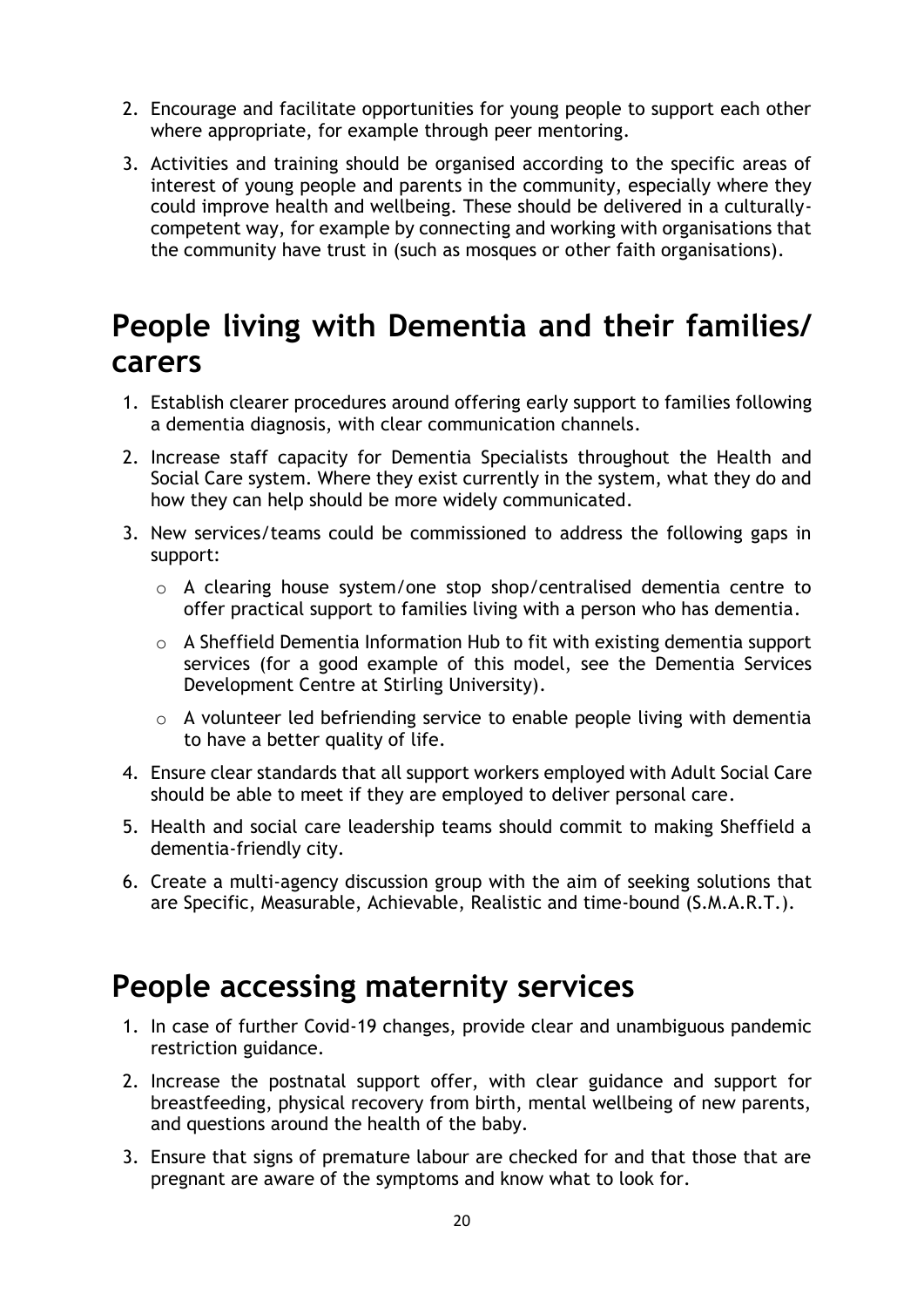- 4. Offer increased support and care given to first time pregnant people.
- 5. Ensure that no one is left alone whilst in labour.
- 6. Work to understand the impact of Covid supporting staff to understand and respond sensitively where people's experiences have been impacted by Covid-19 restrictions and any ongoing effects this might have on them and their support needs.
- 7. Ensure that people in labour are given adequate pain relief especially in light of accounts that Black and Asian women are less likely to have their requests taken seriously.
- 8. Health services should work more closely with community groups who may offer additional support for pregnant people and their families during a culturally significant time.
- 9. Ensure pregnant people have increased continuity of care. Seeing the same people throughout their care can lead to more positive birth experiences, increased trust and more open communication. This is especially important for pregnant people for whom there is a language or cultural barrier that may prevent them from receiving proper care.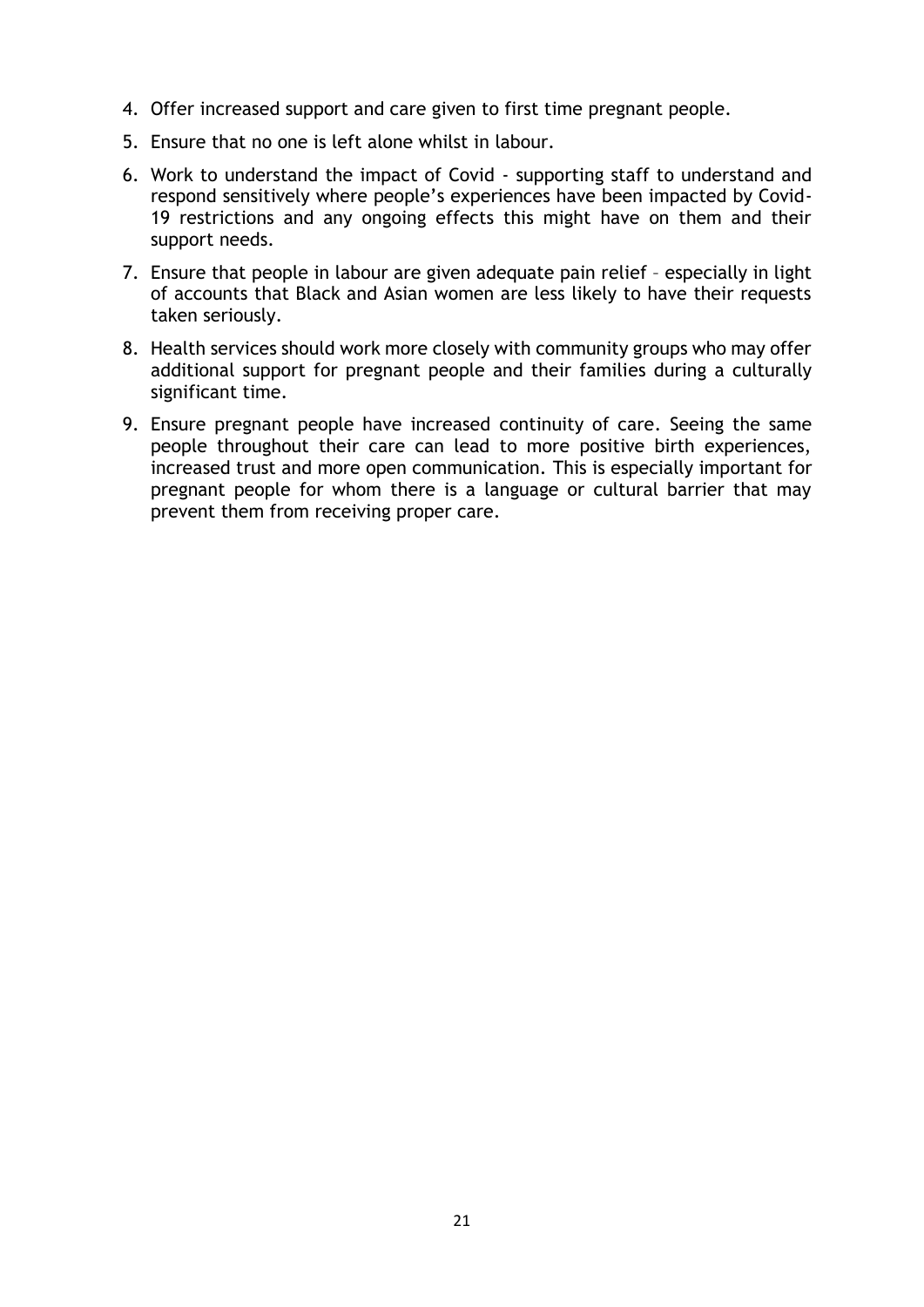# **Appendix**

Each #SpeakUp project resulted in an individual report, which you can find the link to below. We have also included a link to each organisation's website (if they have one) where you can find out more about them. We would encourage you to read relevant reports in full and consider the findings and recommendations that each one presents.

| <b>SACMHA Health &amp; Social Care</b>                  | $\geq$<br>$\geq$ | Report<br>Website            |
|---------------------------------------------------------|------------------|------------------------------|
| <b>ACCT (Asperger's Children &amp; Carers Together)</b> | ><br>$\geq$      | Report<br>Website            |
| <b>Autism Hope</b>                                      | ><br>$\geq$      | Report<br>Website            |
| Luv2MeetU                                               | ><br>$\geq$      | Report<br>Website            |
| <b>Burton Street Foundation</b>                         | ><br>$\geq$      | Report<br>Website            |
| <b>Sheffield Voices</b>                                 | ><br>$\geq$      | Report<br>Website            |
| <b>Saalik Youth Project</b>                             | $\geq$           | Report                       |
| <b>Pitsmoor Adventure Playground</b>                    | ><br>$\geq$      | Report<br>Website            |
| <b>Burngreave Messenger</b>                             | ><br>$\geq$      | Report<br>Website            |
| South East Sheffield Community Dementia Advice Service  | $\geq$           | Report                       |
| <b>JCI Sheffield</b>                                    | $\geq$           | > Report<br>Website          |
| <b>Sheffield Maternity Co-operative</b>                 | $\geq$           | $>$ Report & Zine<br>Website |

**Reading this as a paper copy?** Reports can be found by visiting our website [\(www.healthwatchsheffield.co.uk/speakup-small-grants-scheme\)](http://www.healthwatchsheffield.co.uk/speakup-small-grants-scheme). You can also contact us if you'd like us to send you paper copies.